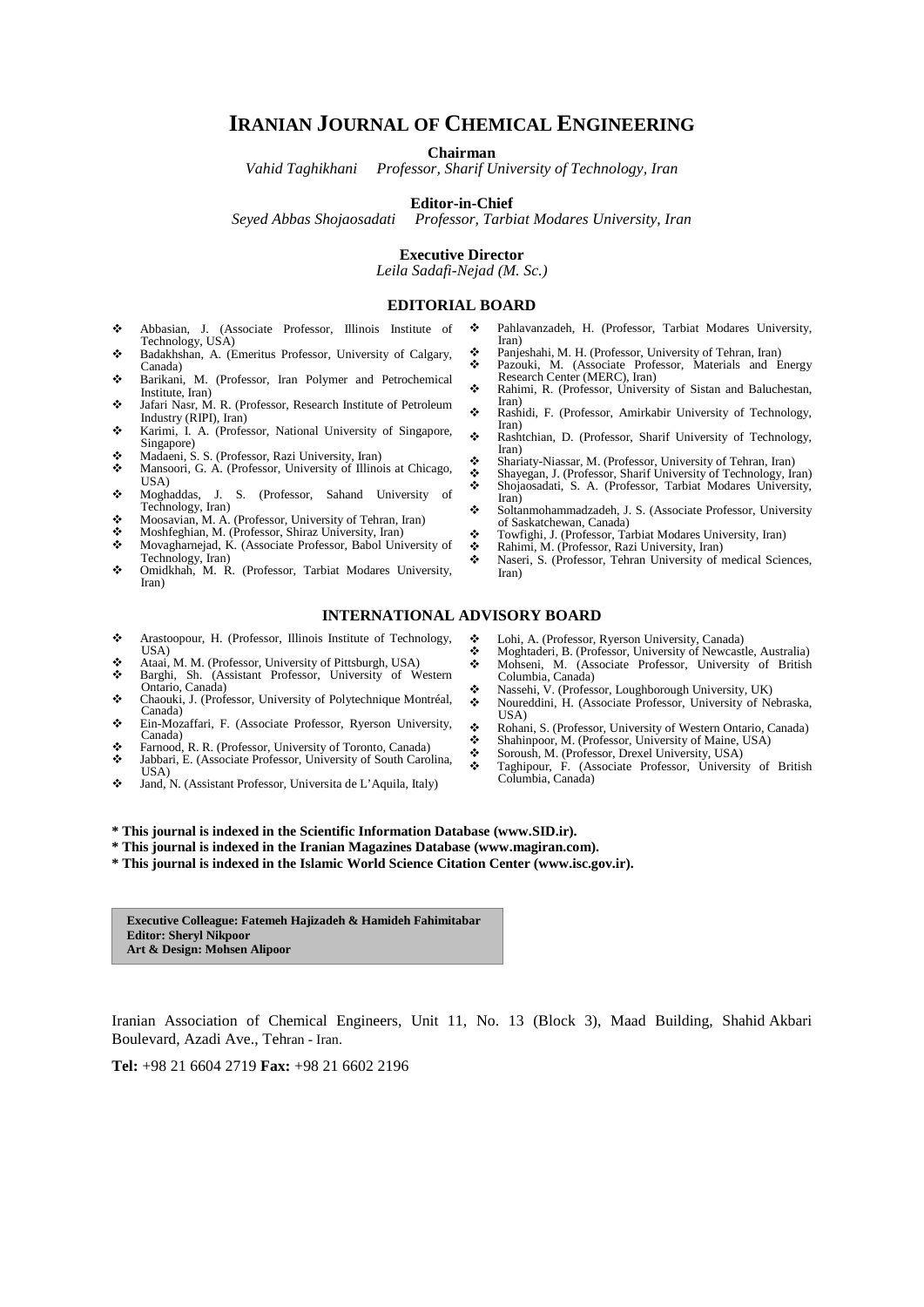# **Iranian Journal of Chemical Engineering**

Vol. 13, No. 3 (Summer 2016), IAChE

| Enhancement of Hydrogen and Methanol Production Using a Double Fluidized-bed<br><b>Two Membranes Reactor</b>                         | $3-18$    |
|--------------------------------------------------------------------------------------------------------------------------------------|-----------|
| M. Bayat, M. R. Rahimpour                                                                                                            |           |
| Optimization of Candida Rugosa Lipase Immobilization Parameters on Magnetic<br><b>Silica Aerogel Using Adsorption Method</b>         | $19-31$   |
| L. Amirkhani, J. Moghaddas, H. Jafarizadeh-Malmiri                                                                                   |           |
| Mixing of the Immiscible Liquids in the Entrance Region of a T-Type Chamber<br><b>Using Laser Induced Fluorescence (LIF) Method</b>  | $32 - 42$ |
| A. A. Sarbanha, F. Sobhanian, S. Movahedirad                                                                                         |           |
| <b>Syntthesis</b><br>and Characterization of $xCuo/Ceo2-\gammaAl2o3$<br><b>Ultrasonic</b><br><b>Assisted</b><br><b>Nanocatalysts</b> | $43 - 53$ |
| A. Karimi, E. Fatehifar, R. Alizadeh, M. Jamili, A. Jafarizad                                                                        |           |
| Synthesis of 1-(Isopentyloxy)-4-Nitrobenzene Under Ultrasound Assisted Liquid-<br><b>Liquid Phase-Transfer Catalysis</b>             | 54-62     |
| P. Abimannan, V. Rajendran                                                                                                           |           |
| Optimization of Hydrogen Distribution Network by Imperialist Competitive<br><b>Algorithm</b>                                         | 63-77     |
| M. Omidifar, S. Shafiei, H. Soltani                                                                                                  |           |
| Relationship Between the Microstructure and Gas Transport Properties of<br><b>Polyurethane/Polycaprolactone Blends</b>               | 78-88     |

M. Shahzamani, N. Golshan Ebrahimi, M. Sadeghi, F. Mostafavi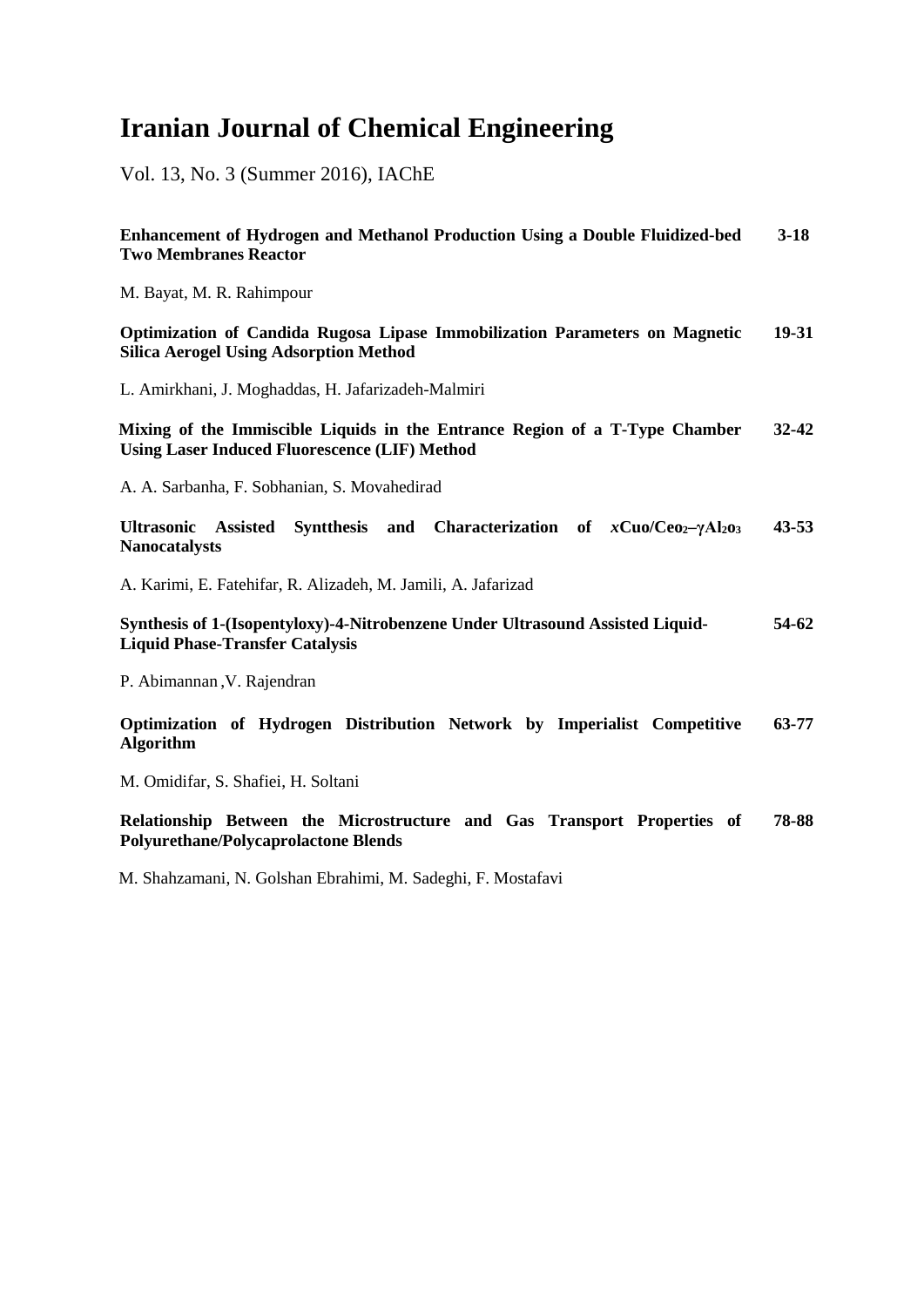*M. Bayat 1\* , M. R. Rahimpour2*

*<sup>1</sup> Department of Chemical Engineering, Faculty of Engineering, University of Bojnord, Bojnord, Iran <sup>2</sup> Department of Chemical Engineering, School of Chemical and Petroleum Engineering,Shiraz University, Shiraz 71345, Iran*

| <b>ARTICLE INFO</b>                                                                                                                                    | <b>ABSTRACT</b>                                                                                                                                                                                                                                                                                                                                                                                                                                                                                                                                                                                                                                                                                                                                                                                                                                                                                                                                                                                                                                                                                                                                          |
|--------------------------------------------------------------------------------------------------------------------------------------------------------|----------------------------------------------------------------------------------------------------------------------------------------------------------------------------------------------------------------------------------------------------------------------------------------------------------------------------------------------------------------------------------------------------------------------------------------------------------------------------------------------------------------------------------------------------------------------------------------------------------------------------------------------------------------------------------------------------------------------------------------------------------------------------------------------------------------------------------------------------------------------------------------------------------------------------------------------------------------------------------------------------------------------------------------------------------------------------------------------------------------------------------------------------------|
| <b>Article history:</b><br>Received: 2015-12-24<br>Accepted: 2016-01-30                                                                                | Nowadays, hydrogen and methanol are attractive prospects because of<br>lower emissions compared to the other energy sources and their<br>special application in fuel cell technology, which are now widely                                                                                                                                                                                                                                                                                                                                                                                                                                                                                                                                                                                                                                                                                                                                                                                                                                                                                                                                               |
| Keywords:<br>Ultrapure Hydrogen<br>Generation<br>Methanol Enhancement<br><b>Fluidized-bed Reactor</b><br>Recuperative Coupling<br>Two-membrane Concept | regarded as key energy solutions for the 21st century. These two<br>chemicals can also be utilized in transportation, distributed heat and<br>power generation and energy storage systems. In this study, a novel<br>double fluidized-bed two-membrane reactor (DFTMR) is proposed to<br>produce ultrapure hydrogen and enhance methanol synthesis as<br>environmentally friendly fuels, simultaneously. The fluidization concept<br>is used in both sides to overcome drawbacks such as internal mass<br>transfer limitations, pressure drop, radial gradients of concentration<br>and temperature in thermally coupled membrane reactors. The<br><b>DFTMR</b> system is modeled based on the two-phase theory of<br>fluidization and then its performance is compared with those of<br>thermally coupled membrane reactor (TCMR) and conventional<br>methanol reactor $(CR)$ under the same operating conditions. The<br>simulation results show 24.69% enhancement in hydrogen production<br>in comparison with TCMR. Furthermore, 14.39% and 15.78%<br>improvement in the methanol yield can be achieved compared with<br>TCMR and CR, respectively. |

## **1. Introduction**

Most of the energy used today is produced from fossil fuels, which are non-renewable energy sources because they take millions of years to form, and reserves are being depleted much faster than new ones are being made. Nevertheless, the world's dependence on fossil fuels as an energy source leads to serious environmental problems such as the depletion of natural resources, greenhouse gas emissions and air pollution. Because of these issues, it seems vital to search for alternative methods to produce energy.

## **1.1. Hydrogen**

Hydrogen is a promising, effective and clean energy carrier. It can be prepared in several different ways, such as dehydrogenation,

<sup>\*</sup> Corresponding author: [m.bayat@ub.ac.ir](mailto:m.bayat@ub.ac.ir) 3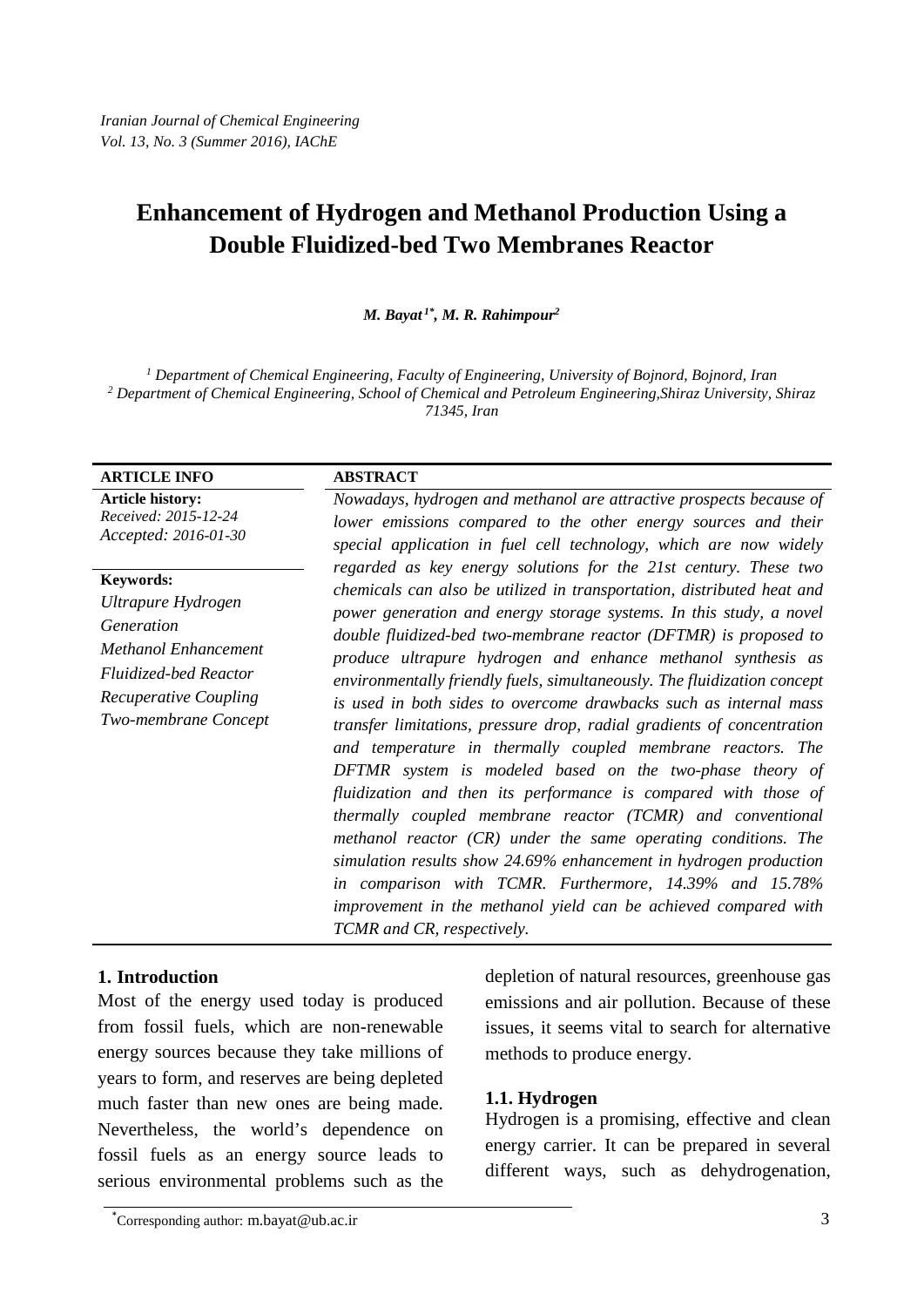steam-methane reforming, thermo chemical water splitting and high temperature electrolysis [1]. Among these methods, dehydrogenation is an attractive choice for hydrogen production because of its essentially zero carbon dioxide impact, resulting in safe contributions to the environment, and solutions to challenges related to hydrogen storage conditions and medium preparations, such as metal hydrides [2].

Hydrogen fuel cell vehicles can have a lower  $CO<sub>2</sub>$  emission and a lower well-towheel energy consumption in comparison with advanced diesel/gasoline, or even bio fuel vehicles depending on the hydrogen production pathway. Hydrogen is also considered as a storage medium for surplus electricity generated from fluctuating renewable energies by an electrolyser/storage/fuel cell system.

## **1.2. Methanol**

Methanol is one of the most heavily traded chemical commodities, a material for fuel cell and a kind of transportation fuel. It is one of the cleanest burning fuels and is versatile enough to be used almost anywhere. Moreover, methanol can be used directly by direct methanol fuel cells (DMFCs) [2]. Direct-methanol fuel cells are unique in their atmospheric pressure operation, low temperature, allowing them to be miniaturized to an unprecedented degree. DMFC has several advantages, for instance, very low emissions, high efficiency, potentially renewable fuel source and fast and convenient refueling [3].

# **1.3. Fluidized-bed membrane reactor**

Conventional packed bed reactors are limited because of low catalyst particle effectiveness factors and poor heat transfer as a consequence of catalyst particle size which leads to severe diffusion limitations [4]. Smaller particle sizes are unfeasible in packed-bed systems because of its unsuitable pressure drop [5]. One of the main advantages of the fluidized-bed reactor is the excellent tube-to-bed heat transfer, which results in efficient and safe operating conditions. In addition, the excellent gas-solid heat transfer characteristics of the fluidized-beds can be effectively used where hot catalysts are circulated between the reactor and the regenerator. By adding membrane in a fluidized-bed, a synergistic effect can be achieved. In this way, the behavior of fluidization can be improved as a result of permeation of gas through the membranes, so significant improvements in conversion and selectivity may be obtained [6].

# **1.4. Literature review**

The importance of methanol has motivated numerous studies with the purpose of improving the efficiency of industrial methanol synthesis reactor. Rahimpour *et al*. [7] studied deactivation of methanol synthesis catalyst and proposed mechanisms for catalyst deactivation. Velardi and Barresi [8] proposed a multi-stage methanol reactor network with auto-thermal behavior to enhance the performance of the reactor. To improve the performance of the methanol reactor, a number of configurations have been suggested including conventional dual-type reactor [9], membrane dual-type reactor [10], fixed bed with hydrogen permselective membrane reactors [11,12], fluidized-bed reactor [13], fluidized-bed membrane dualtype reactors [14] and cascade fluidized-bed membrane reactor [15,16]. In the field of coupling, an adiabatic type of palladium membrane reactor for coupling endothermic and exothermic reactions has been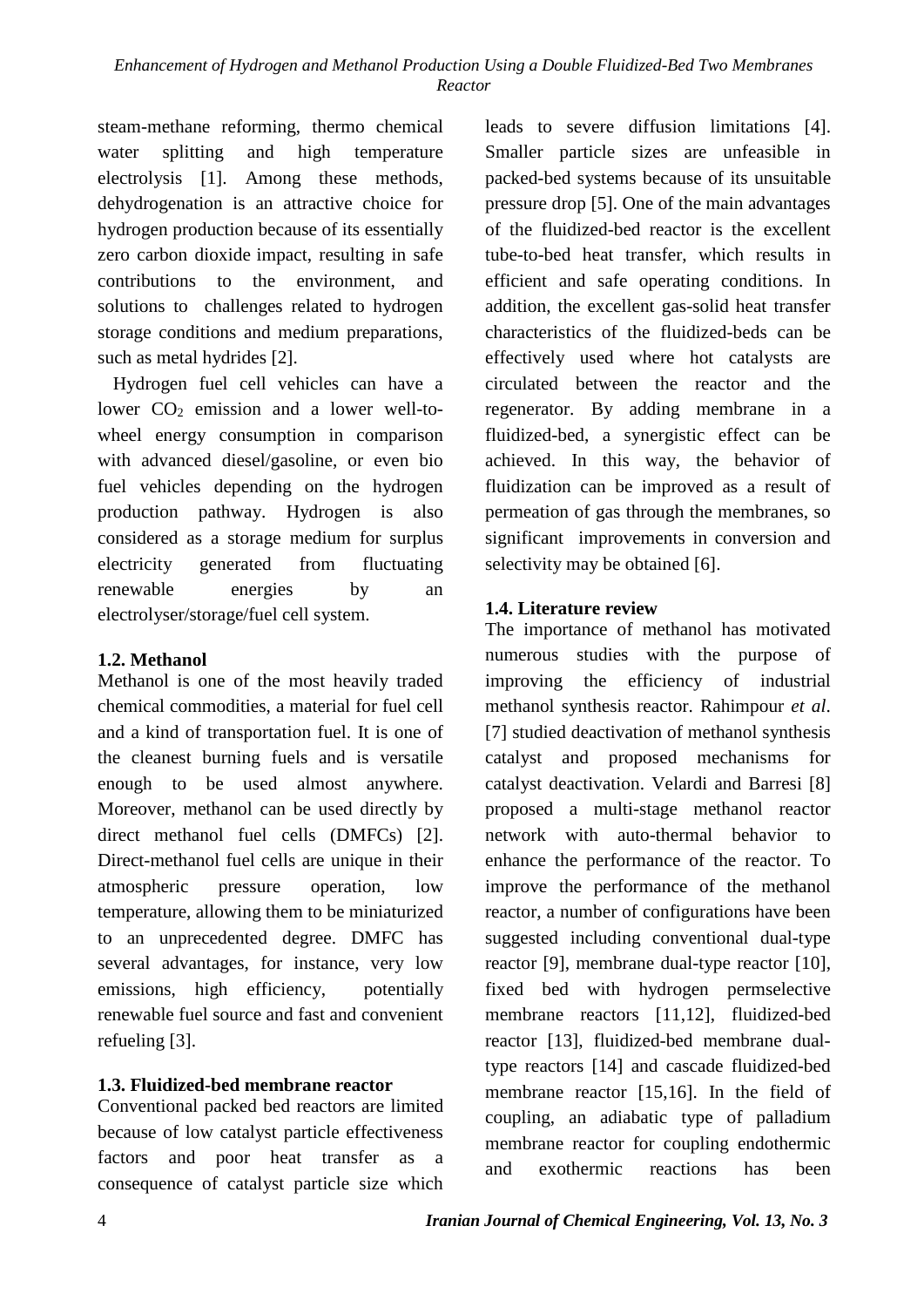investigated by Itoh and Wu [17]. A mathematical simulation and numerical method based on a two-dimensional model have been developed by Fukuhara and Igarashi [18] to analyze the operation of the coupling methanol decomposition and methane combustion. In 2009, Khademi *et al*. proposed a membrane thermally coupled reactor (TCMR) that consisted of three sides: methanol synthesis, cyclohexane dehydrogenation and hydrogen production [19]. Methanol synthesis takes place in the exothermic side and provides the required heat for dehydrogenation of cyclohexane, which is an endothermic reaction. Rahimpour and Bayat [20] have investigated a co-current mode for a fluidized-bed thermally coupled membrane reactor to couple methanol synthesis and dehydrogenation of cyclohexane to benzene. Moreover,, they modeled the methanol synthesis and dehydrogenation of cyclohexane to benzene by using a two-membrane thermally coupled membrane reactor [21]. Recently, Bayat *et el*. [22] considered two different configurations of the thermally coupled reactor to enhance methanol production. Their result shows that the exothermic and endothermic reactions should be located in the shell side and tube side, respectively.

## **1.5. Objectives**

The goal of this study is to produce pure hydrogen and enhance methanol yield by employing a double fluidized-bed twomembrane reactor. The catalytic dehydrogenation of cyclohexane to benzene and conversion of synthesis gas to methanol are chosen as the endothermic and exothermic reactions, respectively. The aim is to combine the membrane-assisted selective separation of hydrogen, the coupling of endothermicexothermic reactions, in situ water removal and fluidized-bed concept in a single reactor, simultaneously. Moreover, we attempt to demonstrate the advantages of the DFTMR over conventional reactor and thermally coupled membrane reactor (TCMR).

To the best of our knowledge, there is no information available in the literature regarding the use of simultaneous double fluidized-bed thermally coupled reactor and two different membranes (Pd/Ag and H-SOD membrane) for pure hydrogen production and methanol synthesis.

## **2. Process description**

A vertical shell and tube heat exchanger are employed for methanol production, conventionally. The catalysts are packed in vertical tubes and surrounded by the saturated water. The heat, which is generated in exothermic side, is transferred to boiling water and produces steam. The schematic diagram and operating conditions of this reactor have been illustrated in our previous study [21].

The double fluidized-bed two-membrane reactor simulated for simultaneous methanol and hydrogen production is shown in Fig. 1. This novel reactor consists of four concentric tubes. First tube (the inner tube) and fourth tube (the outer tube) are permeation sides while second and third tubes are the exothermic and endothermic sides, respectively. Synthesis gas is fed to the second tube (exothermic side) where methanol synthesis occurs and catalytic dehydrogenation of cyclohexane to benzene is assumed to take place in the third tube (endothermic side), with fluidized beds of different catalysts on both sides. In order to fluidize the catalyst beds, the feed gases are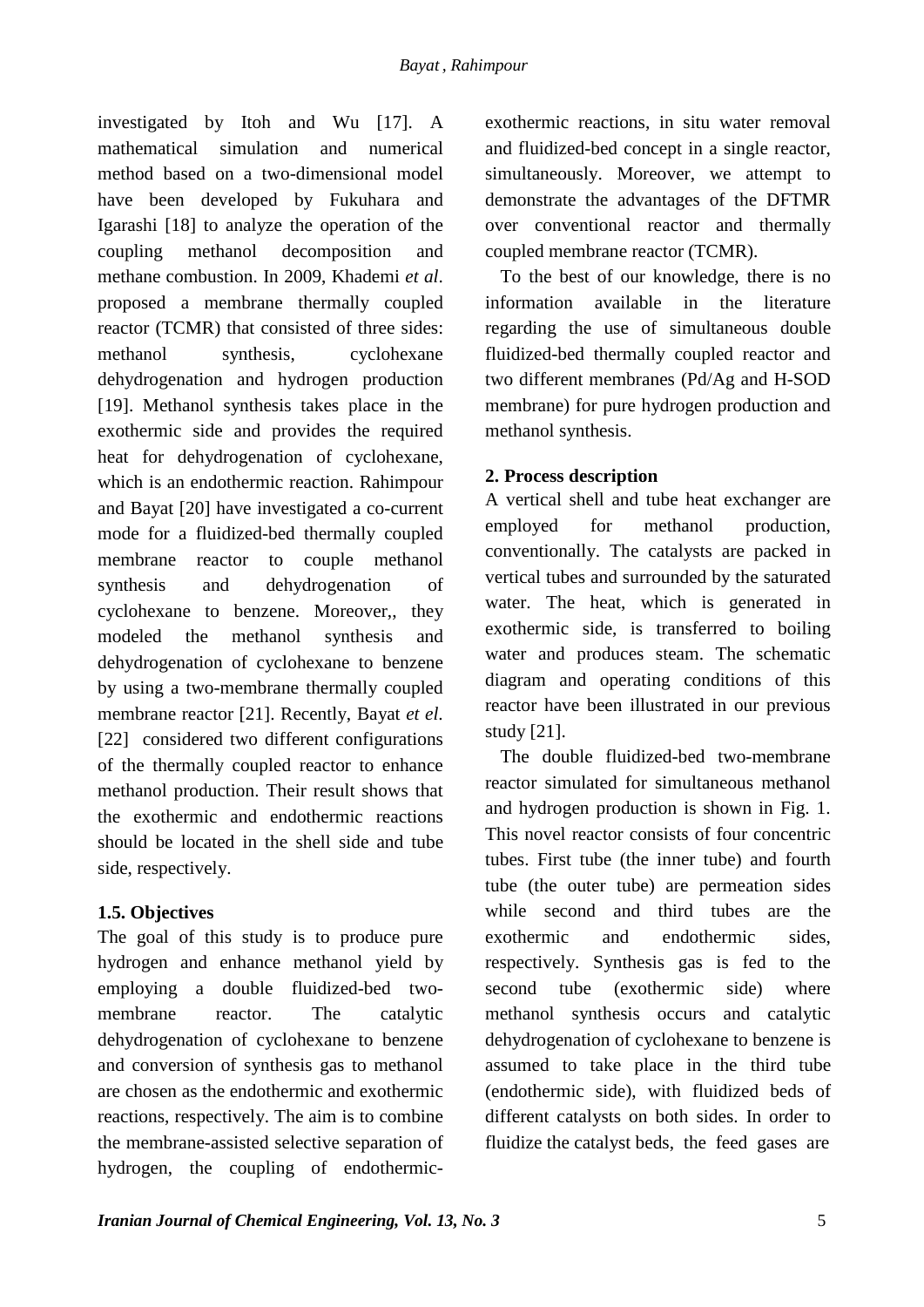

**Figure 1**. Schematic diagram of the co-current mode for a double fluidized-bed two-membrane reactor (DFTMR).

entered to the bottom of the exothermic and endothermic sides and the catalysts are applied in small sizes. Argon as the sweep gas enters the bottom of permeation sides (first and fourth tubes). The wall between first and second tube is H-SOD membrane and the pressure difference between the two sides of this layer is the driving force for diffusion of water from the exothermic side into the inner permeation side. Therefore, the reacting synthesis gas is cooled simultaneously with the sweep gas in the first tube and the reacting gas in the endothermic side (third tube). Moreover, the wall of the endothermic side is made with a Pd-Ag membrane. Thus, pure hydrogen can penetrate from the endothermic

side into the outer permeation side. The specifications of different sides of DFTMR have been summarized in Table 1. The input data and operating conditions are the same as TCMR [19].

### **3. Reaction scheme and kinetics**

In the conversion of synthesis gas to methanol over commercial CuO/ZnO/Al<sub>2</sub>O<sub>3</sub> catalysts, three overall reactions are mainly involved: hydrogenation of carbon monoxide, hydrogenation of carbon dioxide and reverse water-gas shift reaction, which are as follows:

$$
CO + 2H_2 \leftrightarrow CH_3OH
$$
  
\n
$$
\Delta H_{298} = -90.55 \qquad kJ'_{mol}
$$
 (1)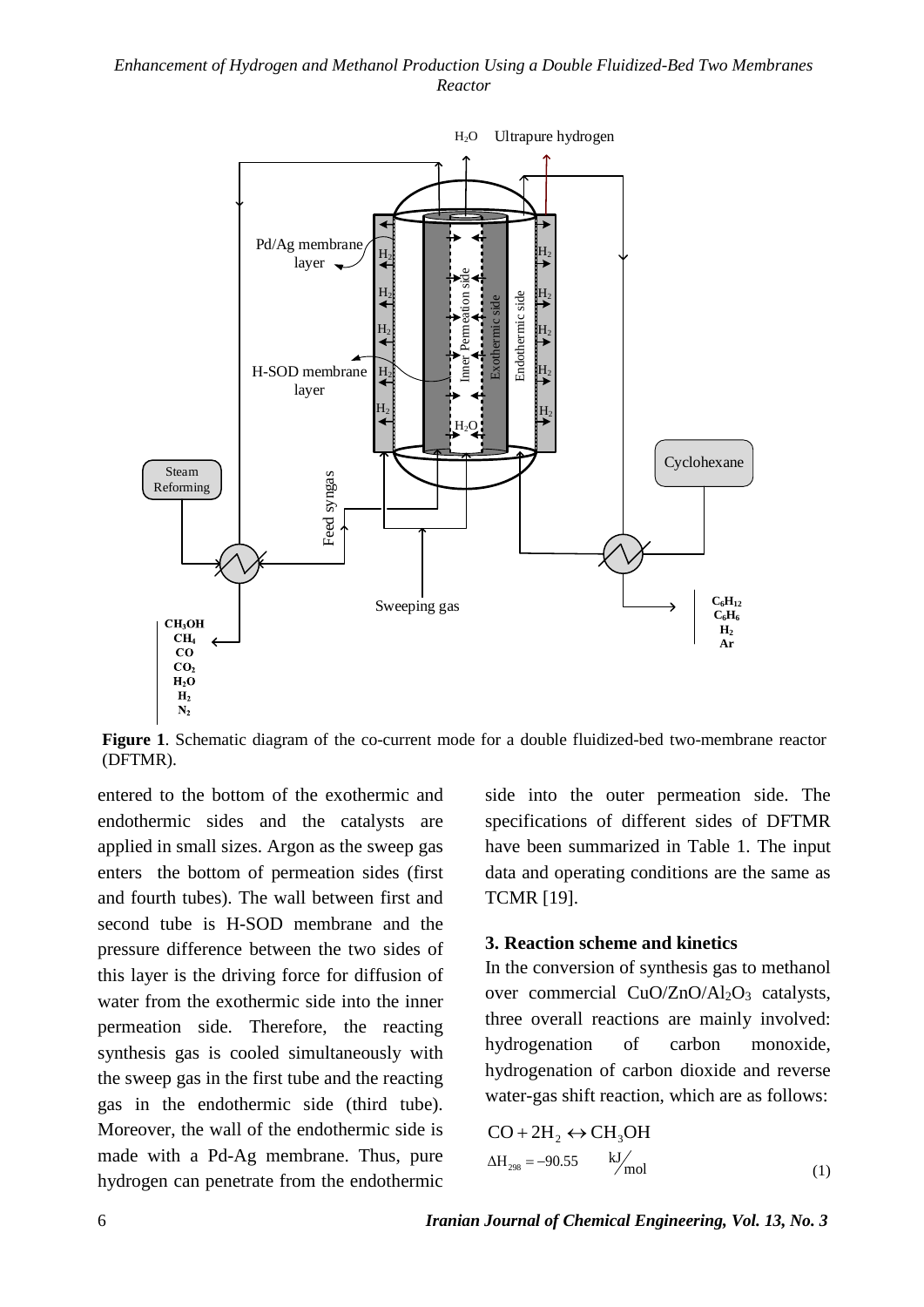#### **Table 1**

| The characteristics of DFTMR.                |                    |
|----------------------------------------------|--------------------|
| Fluidized bed thermally coupled two-membrane |                    |
| reactor                                      |                    |
| Parameter                                    | Value              |
| Inner tube or inner permeation side diameter |                    |
| (m)                                          | 0.038              |
| Second tube or exothermic side diameter      | 0.053              |
| (m)                                          |                    |
| Third tube or endothermic side diameter (m)  | 0.068              |
| Outer tube or outer permeation side          | 0.0827             |
| diameter (m)                                 |                    |
| Length of reactor $(m)$                      | 7.022              |
| Pd/Ag membrane thickness (m)                 | $6 \times 10^{-6}$ |

$$
CO2 + 3H2 \leftrightarrow CH3OH + H2O
$$
  
\n
$$
\Delta H298 = -49.43 \t\t kJ'mol
$$
  
\n
$$
CO2 + H2 \leftrightarrow CO + H2O
$$
  
\n
$$
\Delta H298 = +41.12 \t\t kJ'mol
$$
\n(3)

In the current work, the rate expressions have been selected from Graaf *et al*. [23].

The reaction scheme for the dehydrogenation of cyclohexane to benzene over  $Pt/Al<sub>2</sub>O<sub>3</sub>$  catalyst is as follows:

$$
C_6H_{12} \leftrightarrow C_6H_6 + 3H_2
$$
  
\n
$$
\Delta H_{298} = +206.2
$$
 kJ/mol (4)

The rate expression has been selected from Itoh [24].

## **4. Mathematical model**

## **4.1. Thermally coupled membrane reactor (TCMR) model**

The following assumptions are made during the modeling of a membrane heat exchangers catalytic reactor:

- One–dimensional heterogeneous model is considered (reactions take place in the catalyst particles)
- Steady state condition exists
- Plug flow pattern is assumed in each side
- Axial diffusion of heat and mass are neglected compared with the convection
- There is no radial heat and mass diffusion in catalyst pellet
- Bed porosity in axial and radial directions is constant
- Gas mixtures are assumed to be ideal
- Heat loss is negligible

According to the above assumptions and the differential element along the reactor length, the mole balance equation and the energy balance equations were obtained. The mass balances, energy balances and boundary conditions for solid and gas phases for three sides of reactor are given in Table 2.

## **4.2. Double fluidized-bed two-membrane reactor (DFTMR) model**

Assumptions used for both exothermic and exothermic sides of DFTMR include:

- The dense catalyst bed is considered to be composed of emulsion and bubble phases;
- The bubble and emulsion phases have the same temperature;
- The bubble rise velocity is constant and equal to the average velocity;
- Bubbles are considered to be spherical with constant size;
- The gas in the bubble phase is in plug flow and contains some catalyst particles which take part in reactions, but the extent of reaction in bubble phase is less than emulsion phase.

## **4.3. Model structure**

Fig. 2 depicts a considered length element. On the basis of the above assumptions, the related mass balances, energy balances and boundary conditions for DFTMR are presented in Table 3.

In equations (8) and (14),  $\zeta$  is equal to 1 for the endothermic side and 0 for the exothermic side. Also, in equation (14),  $\psi$  is equal to 0 for the endothermic and 1 for the exothermic side. Moreover, in equations (8) and (14), the positive sign is employed for the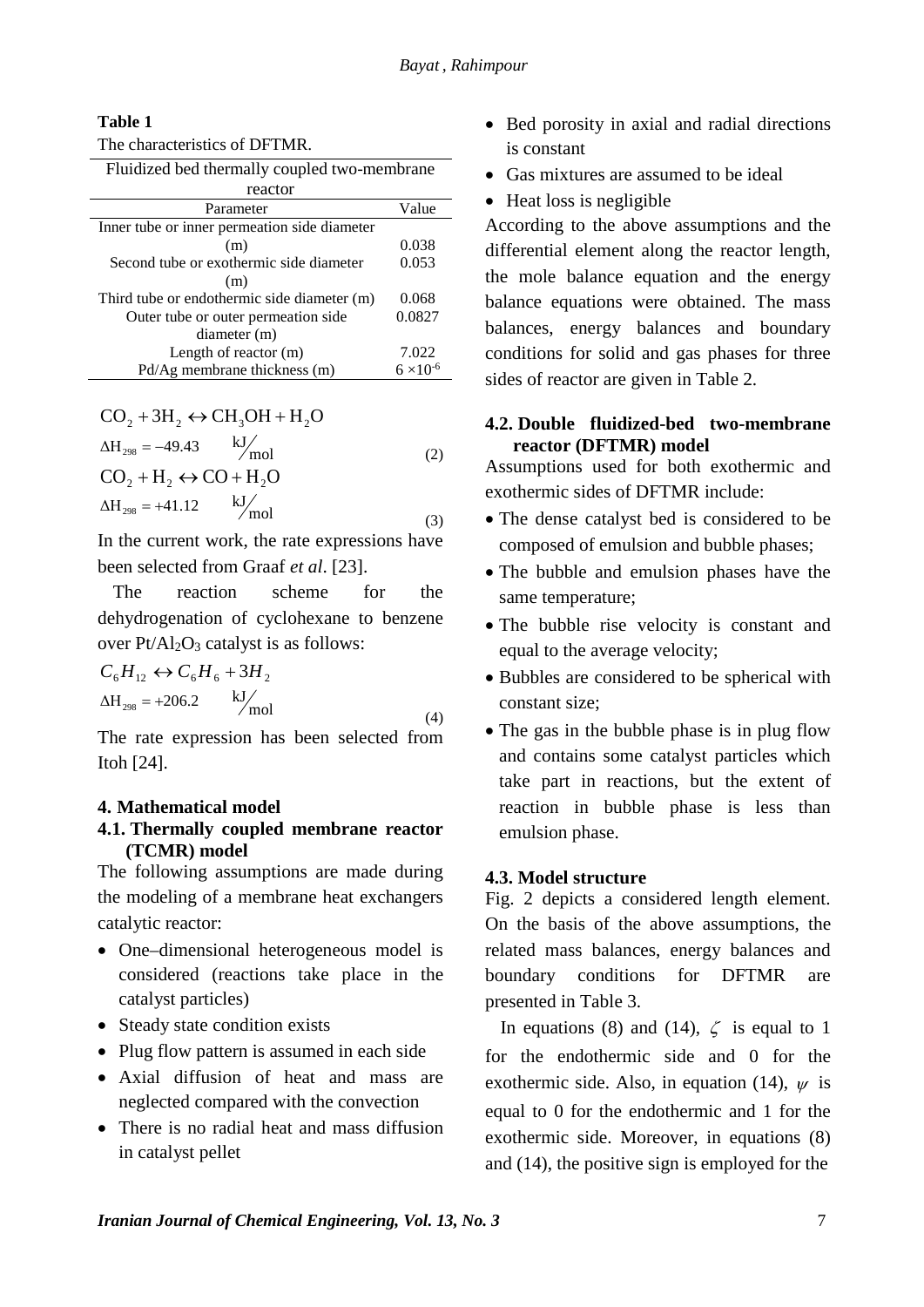# **Table 2**<br>Mass and e

|                                               | Mass and energy balances and boundary conditions for solid and fluid phases in different sides of TCMR.                                                              |        |
|-----------------------------------------------|----------------------------------------------------------------------------------------------------------------------------------------------------------------------|--------|
|                                               | Mass and energy balances equation                                                                                                                                    | Number |
| Solid phase<br>(exothermic and                | $a_{v}c_{ii}k_{gi}$ $(y_{i}^{g} - y_{i}^{g}) + \eta r_{i}^{f}$                                                                                                       | (5)    |
| endothermic<br>side)                          | $a_{\nu}h_{f}(T_{j}^{s}-T_{j}^{s})+\rho_{b}\sum_{i}^{N}\eta r_{i,j}(-\Delta H_{f,i})=0$                                                                              | (6)    |
| Fluid phase<br>(exothermic and<br>endothermic | $-\frac{F_j}{A_{c,i}}\frac{dy_{i,j}^s}{dz}+a_vc_{ij}k_{gi,j}(y_{i,j}^s-y_{i,j}^s)-\beta\frac{J_{H_2}}{A_{c,i}}=0$                                                    | (7)    |
| side)                                         | $-\frac{F_j}{A_{c,j}}C_{pj}\frac{dT_j^s}{dz}+a_vh_f(T_j^s-T_j^s)\pm \frac{\pi D_i}{A_{c,i}}U_{1-2}(T_2^s-T_1^s)-\beta\frac{J_{H_2}}{A}\int\limits_{-T_1}^{T_3}C_pdT$ |        |
|                                               | $-\zeta \frac{\pi D_i}{A} U_{2-3} (T_2^g - T_3^g) = 0$                                                                                                               |        |
| Permeation side                               |                                                                                                                                                                      | (8)    |
|                                               | $-F_3 \frac{dy_{i,3}^s}{dz} + \beta J_{H_2} = 0$                                                                                                                     | (9)    |
|                                               | $-F_3C_{p_3}\frac{dT_3^s}{dz}+\beta J_{H_2}\int_{T}^{T_3}C_p dT+\pi D_iU_{2-3}(T_2^s-T_3^s)=0$                                                                       | (10)   |
| Boundary<br>conditions                        | $y_{i,j}^g = y_{i0,j}^g$ , $T_i^g = T_{i0}^g$ , $P_i^g = P_{i0}^g$ $j=1,2,3$<br>$z=0$                                                                                | (11)   |
|                                               |                                                                                                                                                                      |        |

Pd/Ag membrane layer dz Outer permeation Outer permeation side  $F^{exo}$  /<sub>z</sub>  $\int_{z+dz} F \frac{ex}{z+dz}$  $F^{perm}/z$  $\int z + dz$  $F^{perm}/z$  $F \stackrel{perm}{=} \int_{z+dz} F \stackrel{endo}{=} \int_{z+dz}$ Bubble phase H-SOD membrane layer  $F^{endo}$  /z Emulsion phase Inner permeation Inner permeation side

**Figure 2**. Schematic diagram of an elemental volume of reactor.

exothermic side while the negative sign is used for the endothermic side.  $\beta$  is equal to 1 for hydrogen component and 0 for the other components. In addition, equations (13), (14), (17) and (18) consist of  $\phi$  which is 1 for H<sub>2</sub>O component and 0 for the other components. In the boundary condition equations  $y_{i0,j}^g$ ,  $T_0^g$ and  $P_0^g$  are the emulsion phase mole fraction of *i*<sup>th</sup> component, temperature and pressure at the entrance of  $j<sup>th</sup>$  side of reactor, respectively.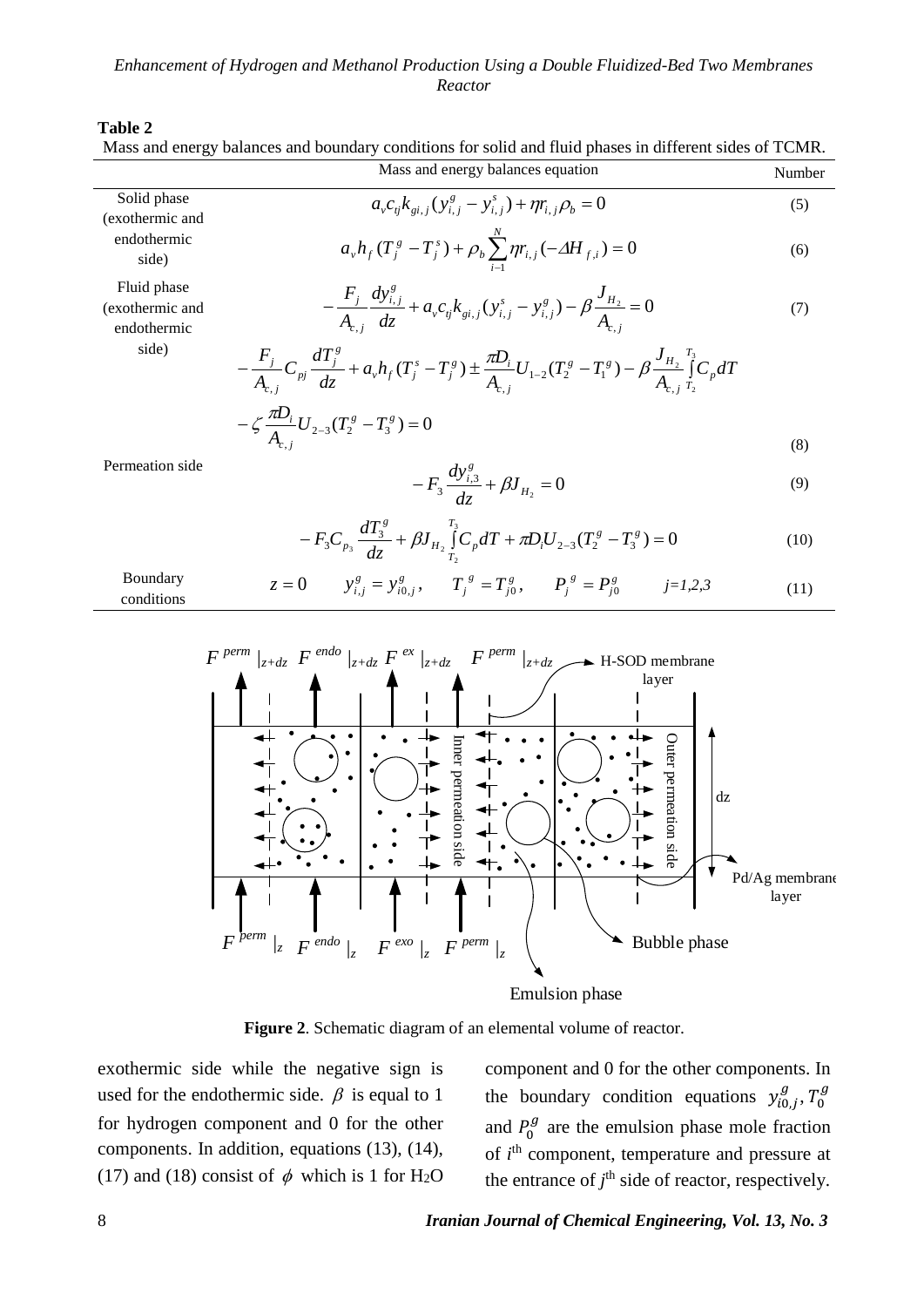#### **Table 3**

Mass and energy balances and boundary conditions for bubble and emulsion phases in different sides of DFTMR.

|                       | Mass and energy balances equation                                                                                                                                                           |      |
|-----------------------|---------------------------------------------------------------------------------------------------------------------------------------------------------------------------------------------|------|
| Bubble phase          | $-\frac{\delta}{A_{\circ}}\frac{dF_i^b}{dz}+\delta K_{\text{bei}}c_{\text{t}}a_{\text{b}}(y_i^e-y_{\text{t}}^b)+\delta \gamma \rho_s.\sum_{i=1}^3 r_{\text{bij}}=0$<br>$F_i^b = y_{ih} F^t$ | (12) |
| <b>Emulsion</b> phase | $-\frac{(1-\delta)}{A}\frac{dF_i^e}{dz}+\delta K_{\text{bei}}c_t a_b (y_i^e - y_{i}^b) +$                                                                                                   |      |
|                       | $(1-\delta)\rho_e \eta \cdot \sum_{i=1}^3 r_{ij} - \frac{\beta J_{H_2}}{A_{ij}} - \frac{\phi J_{H_2O}}{A_{ij}} = 0$<br>$F_i^e = y_{ie} F^t$                                                 | (13) |
| Energy balance        | $-\frac{r_j}{A}C_{pj}\frac{dT}{dz}+(1-\delta)\rho_e\eta\sum_{i=1}^3 r_j(-\Delta H_{f,j})+\delta\gamma\cdot\rho_b\eta\sum_{i=1}^3 r_{bj}(-\Delta H_{f,j})$                                   |      |
|                       | $\pm \frac{\pi D_i}{A_{i,j}} U_{2-3} (T_3^g - T_2^g) - \beta \frac{J_{H_2}}{A_{i,j}} \int_{T_2}^{T_4} C_p dT - \zeta \frac{\pi D_i}{A_{i,j}} U_{3-4} (T_3^g - T_4^g)$                       |      |
|                       | $-\psi \frac{\pi D_i}{A} U_{1-2} (T_1^g - T_2^g) - \phi J_{H_2O} \int_{T}^{T_2} C_p dT = 0$                                                                                                 | (14) |
| Outer permeation side | $-F_4 \frac{dy_{i,4}^s}{dz} + \beta J_{H_2} = 0$                                                                                                                                            | (15) |
|                       | $-F_4C_{p_4}\frac{dT_4^g}{dz}+\beta J_{H_2}\int_{T}^{T_4}C_p dT+\pi D_iU_{3-4}(T_3^g-T_4^g)=0$                                                                                              | (16) |
| inner permeation side | $-\frac{F_1}{A}\frac{dy_{i,1}^s}{dz}+\phi J_{H_2O}=0$                                                                                                                                       | (17) |
|                       | $-\frac{F_1C_{p_1}}{A_{q_1}}\frac{dT_1^g}{dz}+\phi J_{H_2O}\int_{T_1}^{T_2}C_p dT+\frac{\pi D_iU_{1-2}(T_2^g-T_1^g)}{A_{q_1}}=0$                                                            | (18) |

| Bour<br>ാവിന്<br>паа.<br>.<br>. | $\mathbf{u}$<br>$\overline{\phantom{0}}$<br>-<br>л. | $\sim$ 0<br>$\sim$<br>$\overline{\phantom{0}}$<br>-<br>- | $=$ | $1 - 1$ |  |
|---------------------------------|-----------------------------------------------------|----------------------------------------------------------|-----|---------|--|
|                                 |                                                     |                                                          |     |         |  |

The permeation rates of hydrogen and water through the Pd/Ag and H-SOD membranes, respectively, are cited in our previous works [2,21].

Auxiliary equations for the determination of mass transfer coefficients, heat transfer coefficients and hydrodynamic parameters in the proposed model are summarized in Table 4 [25-31].

#### **5. Solution of model**

The formulated model consists of ordinary differential equations, the associated boundary conditions and the algebraic equations which are the initial conditions, the reaction rates, the correlations for the heat and mass transfer coefficients, fluidized-bed hydrodynamic and the physical properties of fluids. In order to solve the aforementioned equations (the set of non-linear differentialalgebraic equations) at the steady-state condition, backward finite difference approximation was applied to the system of ordinary differential equations. Then, the reactor length is divided into 100 separate sections and the Gauss-Newton method in MATLAB programming environment is employed to solve the non-linear algebraic equations in each section.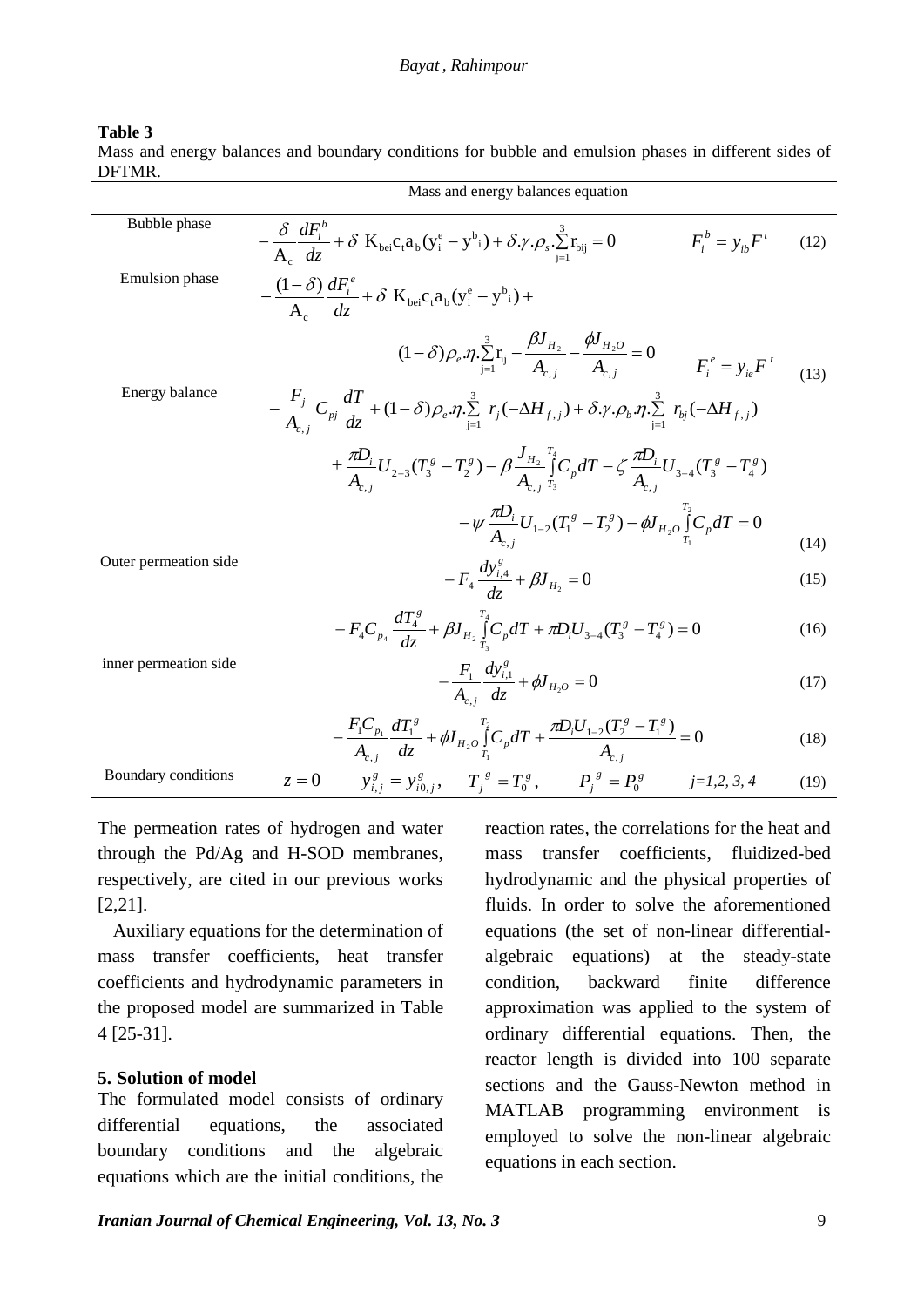### **Table 4**

Physical properties, mass and heat transfer correlations and the empirical correlations for the hydrodynamic parameters in the proposed model.

| Parameter                                                          | Equation                                                                                                                                                                                               | Reference                      |
|--------------------------------------------------------------------|--------------------------------------------------------------------------------------------------------------------------------------------------------------------------------------------------------|--------------------------------|
|                                                                    | Fixed-bed reactor                                                                                                                                                                                      |                                |
| Component heat capacity                                            | $C_p = a + bT + cT^2 + dT^{-2}$                                                                                                                                                                        |                                |
| Mixture heat capacity                                              | $C_{p,m} = \sum_{i=1}^{N} y_i \times C_{pi}$                                                                                                                                                           |                                |
| Mass transfer coefficient<br>between gas and solid                 | $k_{gi} = 1.17 \text{ Re}^{-0.42} Sc_i^{-0.67} u_g \times 10^3$                                                                                                                                        | Cussler [25]                   |
| phases                                                             | $Re = \frac{2R_p u_g}{\sqrt{2\pi}}$                                                                                                                                                                    |                                |
|                                                                    | $Sc_i = \frac{\mu}{\rho D_{in} \times 10^{-4}}$                                                                                                                                                        |                                |
|                                                                    |                                                                                                                                                                                                        |                                |
|                                                                    | $D_{im} = \frac{1 - y_i}{\sum_{i=1}^{n} \frac{y_i}{D_{ii}}}$                                                                                                                                           | Wilke $[26]$                   |
|                                                                    | $D_{ij} = \frac{1.43 \times 10^{-7} T^{3/2} \sqrt{1/M_i + 1/M_j}}{\sqrt{2} P(v_{si}^{1/3} + v_{gi}^{1/3})^2}$                                                                                          | Reid et al. [27]               |
| Overall heat transfer<br>coefficient                               | $\frac{1}{U} = \frac{1}{h} + \frac{A_i \ln(D_o/D_i)}{2 \pi I K} + \frac{A_i}{A} \frac{1}{L}$                                                                                                           |                                |
| Heat transfer coefficient<br>between gas phase and<br>reactor wall | $\frac{h}{C_p\rho\mu}\left(\frac{C_p\mu}{K}\right)^{2/3} = \frac{0.458}{\varepsilon_B}\left(\frac{\rho ud_p}{\mu}\right)^{-0.40}$                                                                      | Smith [28]                     |
|                                                                    | Fluidized-bed reactor                                                                                                                                                                                  |                                |
| Superficial velocity at<br>minimum fluidization                    | $\frac{1.75}{\varepsilon^3 \cdot \omega} \left[ \frac{d_p \rho_g u_{mf}}{u} \right]^2 + \frac{150 (1 - \varepsilon_{mf})}{\varepsilon^3 \cdot \omega} \left  \frac{d_p \rho_g u_{mf}}{u} \right  = Ar$ | Kunii and Levenspiel<br>$[29]$ |
| Archimedes number                                                  | $Ar = \frac{d_p^3 \rho_g (\rho_p - \rho_g)g}{\mu^2}$                                                                                                                                                   | Kunii and Levenspiel<br>$[29]$ |
|                                                                    | $d_{b,avg} = d_{bm} - (d_{bm} - d_{bo}) \exp(-0.3z/D)$                                                                                                                                                 |                                |
| Bubble diameter                                                    | $d_{bm} = 0.65 \left[ \frac{\pi}{4} D^2 (u_o - u_{mf}) \right]^{0.4}$                                                                                                                                  | Mori and Wen [30]              |
|                                                                    | $d_{bo} = 0.376(u_o - u_{mf})^2$                                                                                                                                                                       |                                |
| Mass transfer coefficient<br>(bubble-emulsion phase)               | $K_{be} = \frac{u_{mf}}{3} + [(4D_{jm}\varepsilon_{mf}u_b/\pi d_b)]^{1/2}$                                                                                                                             | Sit and Grace [31]             |
| Bubble rising velocity                                             | $u_{b,avg} = u - u_{mf} + 0.711\sqrt{gd_b}$                                                                                                                                                            | Kunii and Levenspiel<br>[29]   |
| Volume fraction of bubble<br>phase to overall bed                  | $\delta = (u - u_{m}^{}) / u_{h}^{}$                                                                                                                                                                   | Kunii and Levenspiel<br>$[29]$ |
| Specific surface area for<br>bubble                                | $ab = 6\delta/db$                                                                                                                                                                                      |                                |
| Density for emulsion phase                                         | $\rho_{\rm c} = \rho_{\rm p} (1 - \varepsilon_{\rm mf})$                                                                                                                                               |                                |
| heat transfer coefficient<br>between bubble and<br>emulsion phase  | $h = h_g + h_r + (1 - \delta) \left( \frac{2k_{ew}^0}{d_p} + 0.05 C_{pg} \rho_g u_0 \right)$                                                                                                           | Kunii and Levenspiel<br>$[29]$ |

10 *Iranian Journal of Chemical Engineering, Vol. 13, No. 3*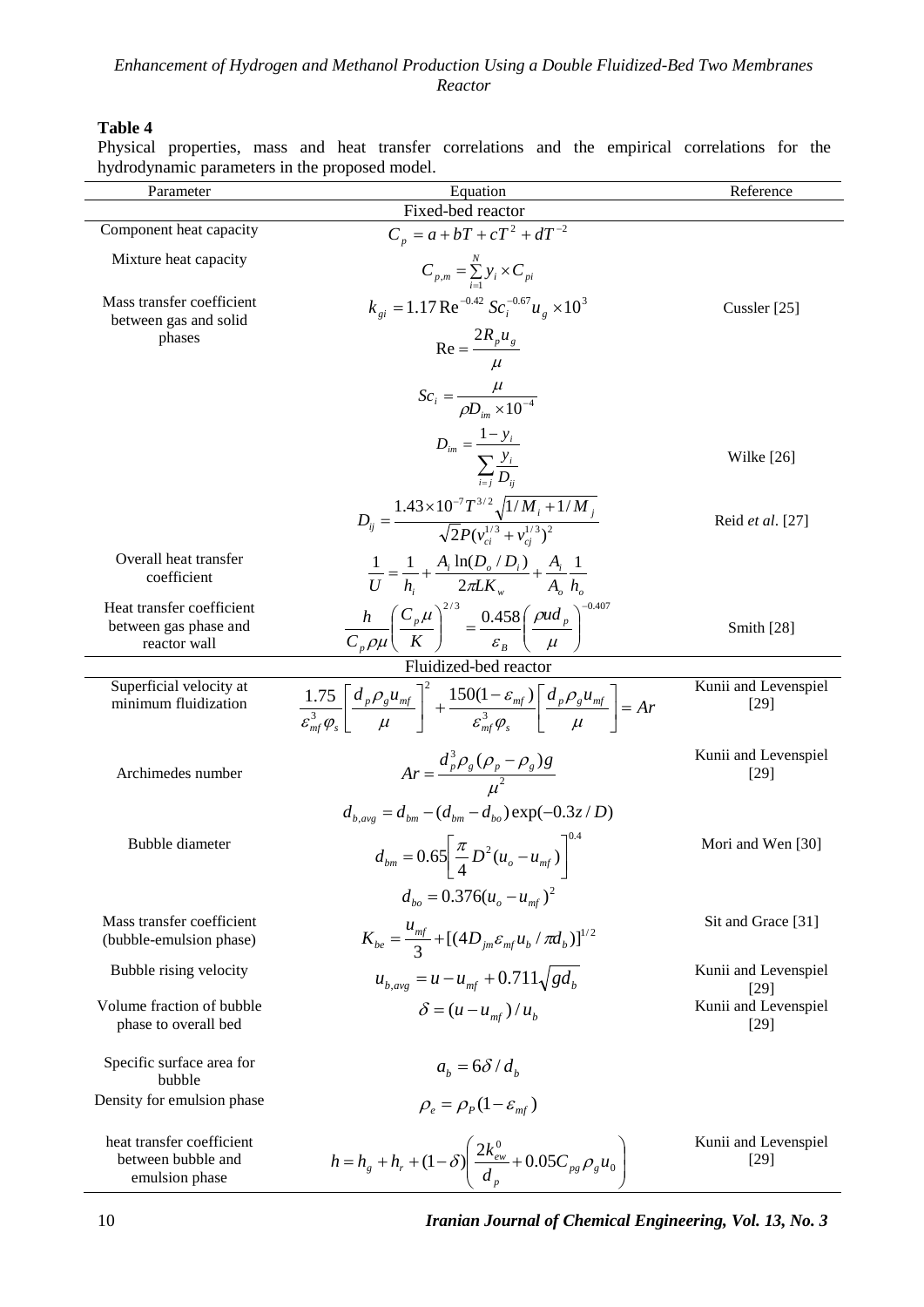## **6. Results and discussions 6.1. Model validation**

As stated before, Wagialla and Elshanaie considered a fluidized-bed configuration for methanol synthesis and presented a steady state model based on two-phase theory of fluidization [13]. Table 5 compares the simulated results of our suggested steady state model (FBR) with those from the Wagialla and Elshanaie model. It was observed that, our numerical predictions are in good agreement with the Wagialla and Elshanaie model.

In this section, various steady-state behaviors are analyzed and the predicted components molar flow rate, temperature profiles and methanol yield are presented. The methanol yield and cyclohexane conversion are defined as follows:

*Method of the image, and the provided HTML representation is* 
$$
F_{CO,in} + F_{CO_{2},in}
$$
 
$$
Cyclohexane conversion = \frac{F_{C_{6}H_{12},in} - F_{C_{6}H_{12},out}}{F_{C_{6}H_{12},in}}
$$
 (25)

# **6.2. Temperature trajectory**

Fig. 3 shows the temperature profile for conventional methanol reactor(CR), thermally coupled membrane reactor (TCMR) and double fluidized-bed two-membrane reactor (DFTMR) in different sides of the reactor

## **Table 5**

Comparison between simulation and Wagialla and Elshanaie model.

| Parameter          | Wagialla's | <b>FBR</b> | Error    |
|--------------------|------------|------------|----------|
|                    | model      | model      | (% )     |
| Composition $(\%)$ |            |            |          |
| CO                 | 1.881      | 1.79       | $-4.84$  |
| H <sub>2</sub>     | 73.512     | 75.38      | 2.54     |
| CH <sub>3</sub> OH | 4.744      | 4.92       | 3.71     |
| CO <sub>2</sub>    | 2.838      | 3.12       | 9.93     |
| $H_2O$             | 1.809      | 1.68       | $-7.131$ |
| N <sub>2</sub>     | 2.356      | 2.31       | $-1.95$  |
| $CH_4$             | 12.86      | 11.21      | $-12.8$  |

configurations. As it can be seen in Fig. 3 (a), controlling the temperature of exothermic side in the DFTMR is easier due to lower hot spot. There is not a sudden increase of temperature for this system at reactor entrance like CR. Furthermore, in the second region, the continually reduced temperature in this bed provides increasing thermodynamic equilibrium potential. Thus, the most favorable exothermic temperature profile seems to belongs to DFTMR system owing to simultaneous heat transfer with permeation side in the inner tube and reacting gas in the endothermic side and also using a fluidization concept.

Fig. 3 (b) illustrates the temperature profile for the endothermic sides. As is shown, at the entrance of TCMR, the temperature decreases rapidly and a cold spot forms, then the temperature increases. In situ water removal from the exothermic side to the inner tube in DFTMR shifts the reaction to methanol production, thus more reaction heat is released. Hence, the temperature of DFTMR in the endothermic side is higher than TCMR in reactor entrance region.

The temperature profile of permeation side in DFTMR is higher than that of TCMR. It is due to the excellent heat transfer coefficient because of using fluidized-bed on both sides of the reactor (see Fig. 3 (c)). As this figure shows, the temperature profiles in the outer and inner permeation sides are the same as the temperature profile patterns in reaction sides.

## **6.3. Molar flow rate behavior 6.3.1. Exothermic side**

Fig. 4 presents the comparison of methanol molar flow rates in exothermic side of DFTMR with TCMR and CR. These significant differences are due to simultaneous utilization of H-SOD membrane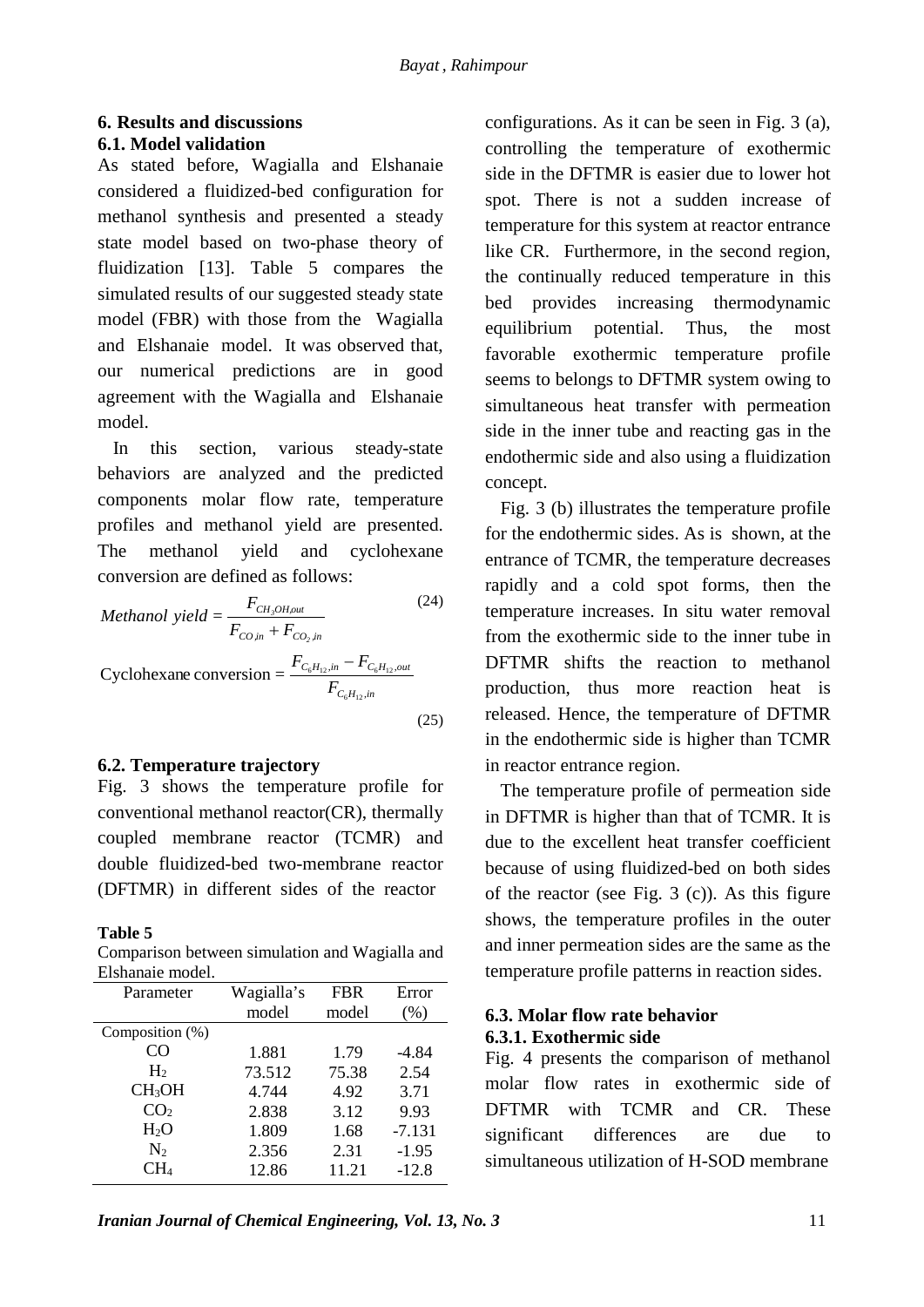

**Figure 3**. Variation of temperature for CR and thermally coupled membrane and double fluidized-bed two-membrane reactors in (a) exothermic side, (b) endothermic side, (c) outer and inner permeation sides along the reactor axis.

![](_page_11_Figure_3.jpeg)

**Figure 4**. Comparison of methanol molar flow rate along the reactor between exothermic sides of DFTMR, TCMR and CR

and fluidization concept. As it can be seen in this figure, a considerable enhancement of the methanol molar flow rate is achieved by using DFTMR. Using small particles in DFTMR system overcomes mass transfer limitations and leads to a lower pressure drop, therefore, a higher conversion can be attained.

#### **6.3.2. Endothermic side**

The molar flow rates of  $C_6H_6$  and  $H_2$  in the endothermic sides of TCMR and DFTMR are illustrated in Figs. 5(a) and (b), respectively. Using the fluidization concept in DFTMR leads to excellent heat transfer, so the endothermic side performs at higher temperature relative to the thermally coupled membrane reactor. Higher molar flow rates of hydrogen and benzene in the endothermic side of DFTMR in comparison with TCMR are achieved as a result of higher temperature profile in this configuration.

#### **6.3.3. Outer permeation side**

Hydrogen molar flow rate in outer permeation sides of TCMR and DFTMR is presented in Fig. 6. As seen, there is a considerable enhancement in amounts of hydrogen molar flow rate in DFTMR due to the increase of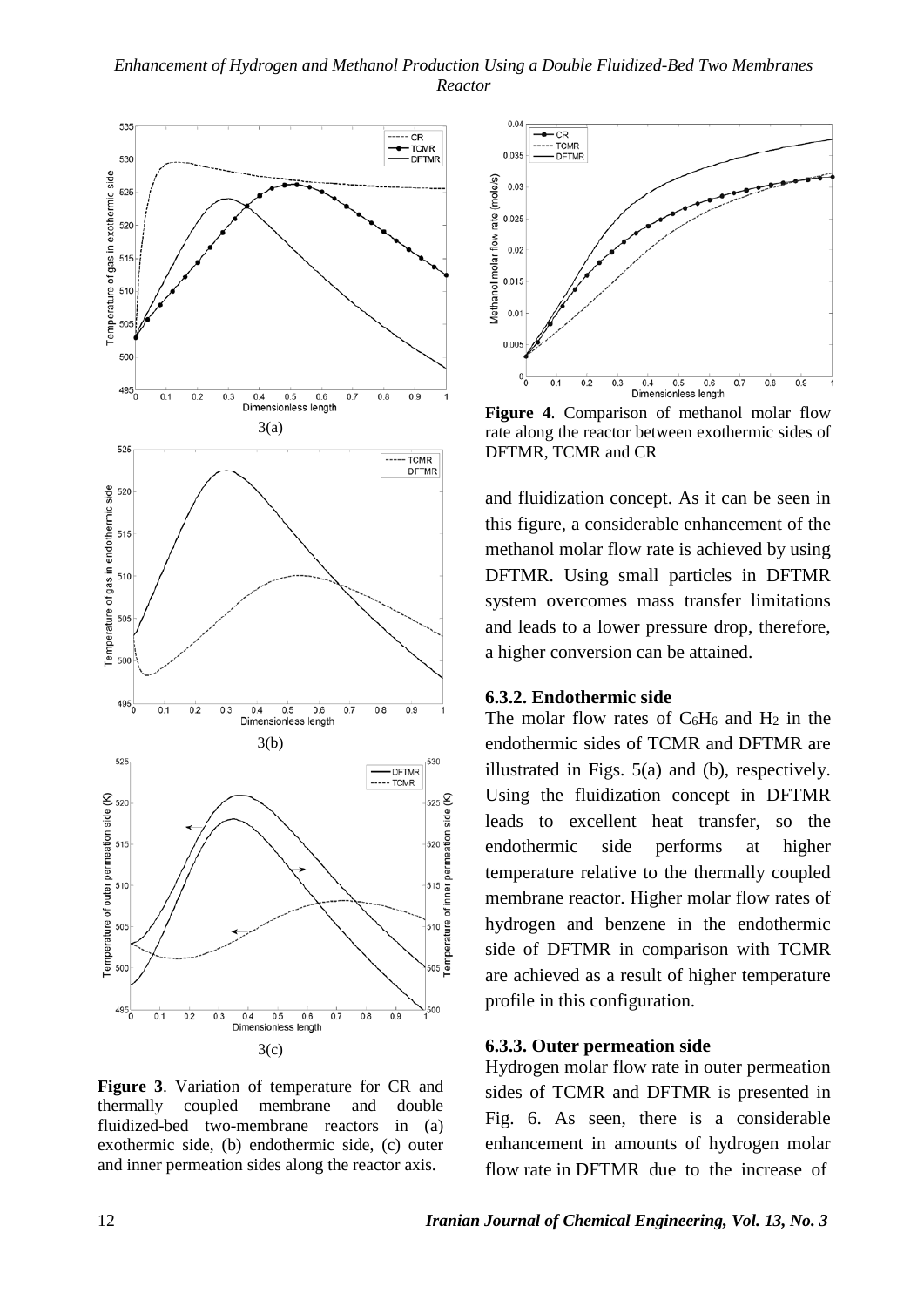![](_page_12_Figure_1.jpeg)

**Figure 5.** Comparison of (a)  $C_6H_6$  and (b)  $H_2$ molar flow rate along the reactor length between endothermic sides of TCMR and DFTMR.

hydrogen partial pressure in the endothermic side of DFTMR relative to TCMR.

#### **6.4. Comparison of reactors performance**

Table 6 compares the performance of the three different reactor types. The effect of utilizing fluidized-bed configuration is obvious in the performance of this novel reactor. The simulated results show 14.39% and 15.78% enhancement in the methanol yield in comparison with TCMR and CR, respectively. Furthermore, the hydrogen recovery yield and cyclohexane conversion (or benzene yield) are improved 24.69% and 11% in the DFTMR compared with the TCMR.

![](_page_12_Figure_6.jpeg)

**Figure 6**. Comparison of hydrogen molar flow rates between outer permeation sides of DFTMR and TCMR.

### **6.5. Influence of molar flow rate of endothermic stream**

Figs. 7 (a) and (b) demonstrate how the methanol yield and hydrogen production rate behave along the reactor length when the flow rate of endothermic stream increases from 0.1 to 1 mol/s. Fig. 7 (a) shows the reduction of methanol yield with the increasing flow rate of endothermic stream because of lower temperature profile. By increasing the molar flow rate of endothermic stream, the production rate of hydrogen reduces from 16.82 to 6.48, which is due to lower cyclohexane conversion (see Fig. 7 (b)). Decreasing of cyclohexane conversion is an obvious consequence of the fact that the amount of catalyst on endothermic side is not enough for these higher flow rates (see Fig. 7 (c)).

| Table 6 |  |                                     |
|---------|--|-------------------------------------|
|         |  | Comparison of reactors performance. |

| Reactor     | Conversion<br>(% ) | Yield              | Production rate<br>(ton/day) |                |
|-------------|--------------------|--------------------|------------------------------|----------------|
|             | $C_6H_{12}$        | CH <sub>3</sub> OH | $C_6H_6$                     | H <sub>2</sub> |
| CR.         |                    | 0.3533             |                              |                |
| <b>TCMR</b> | 81.59              | 0.3591             | 162.85                       | 12.67          |
| DFTMR       | 91.93              | 0.4195             | 182.97                       | 16.82          |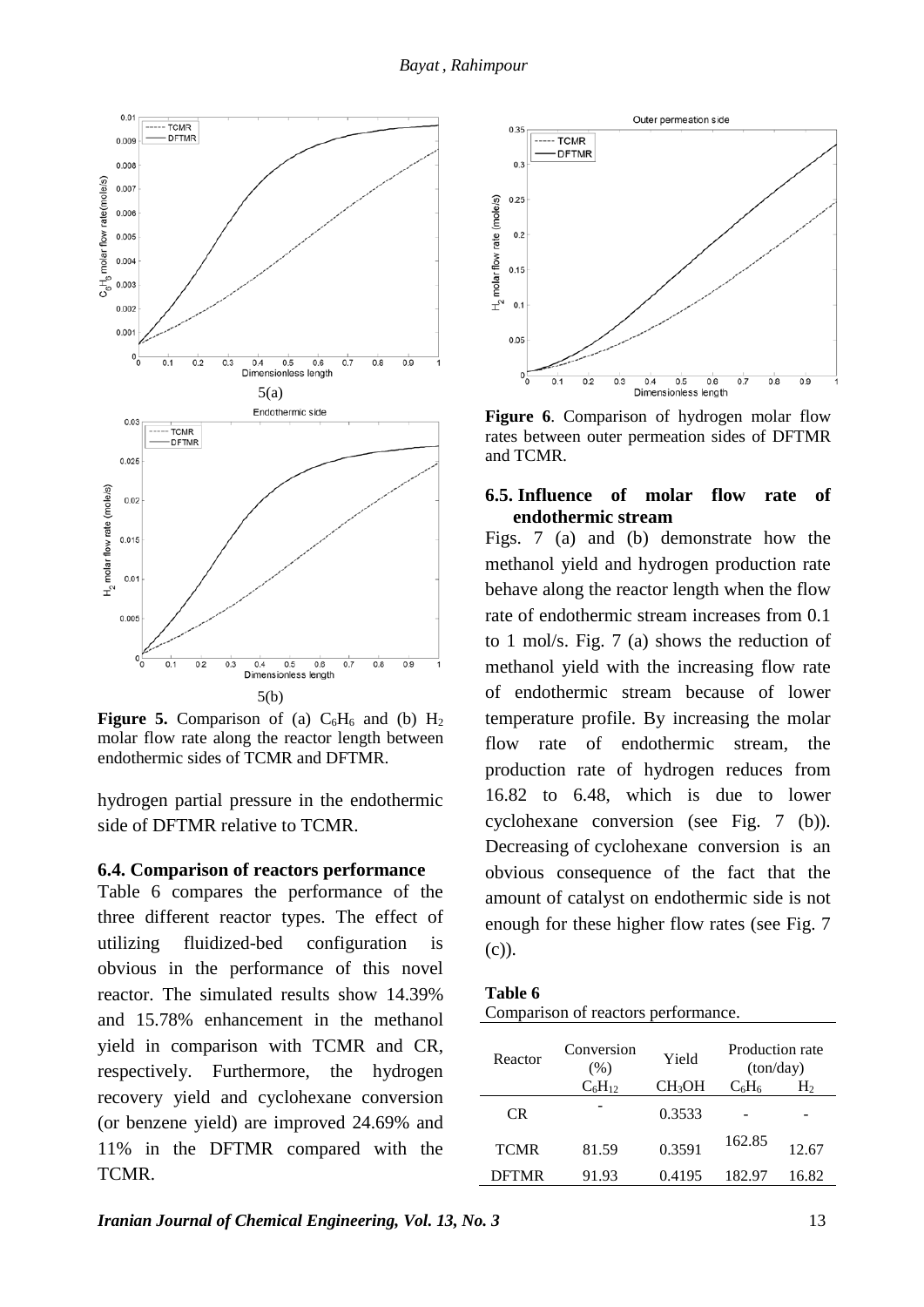![](_page_13_Figure_1.jpeg)

Figure 7. Influence of molar flow rate of endothermic stream on (a) methanol yield, (b) production of hydrogen and (c) cyclohexane conversion in DFTMR.

#### **6.6. Production rate**

Fig. 8 demonstrates the comparison of methanol production in the CR, TCMR and DFTMR. In order to have a realistic comparison with industrial fixed-bed reactors (CR), the same catalyst loading and operating conditions of an actual industrial reactor are used to simulate the performance of the coupling reactors (TCMR and DFTMR). The methanol production rate in DFTMR is about 65.255 and 59.56 ton/day higher than CR and TCMR, respectively. This considerable development in the methanol production rate is due to utilizing fluidized-bed concept in both reaction sides and two different membranes, simultaneously, which lead to extremely favorable profiles of temperature in both sides of DFTMR.

#### **7. Conclusions**

In this work, the performance of a double fluidized-bed two-membrane reactor (DFTMR) was compared with thermally coupled membrane reactor (TCMR) and conventional methanol reactor (CR) under the same operating conditions. One of the main advantages of the fluidized-bed reactor is the excellent tube-to-bed heat transfer, which results in efficient and safe operating conditions even for highly exothermic reactions such as methanol synthesis. The development of a membrane-assisted reactor

![](_page_13_Figure_8.jpeg)

**Figure 8.** Comparison of methanol production in CR, TCMR and DFTMR.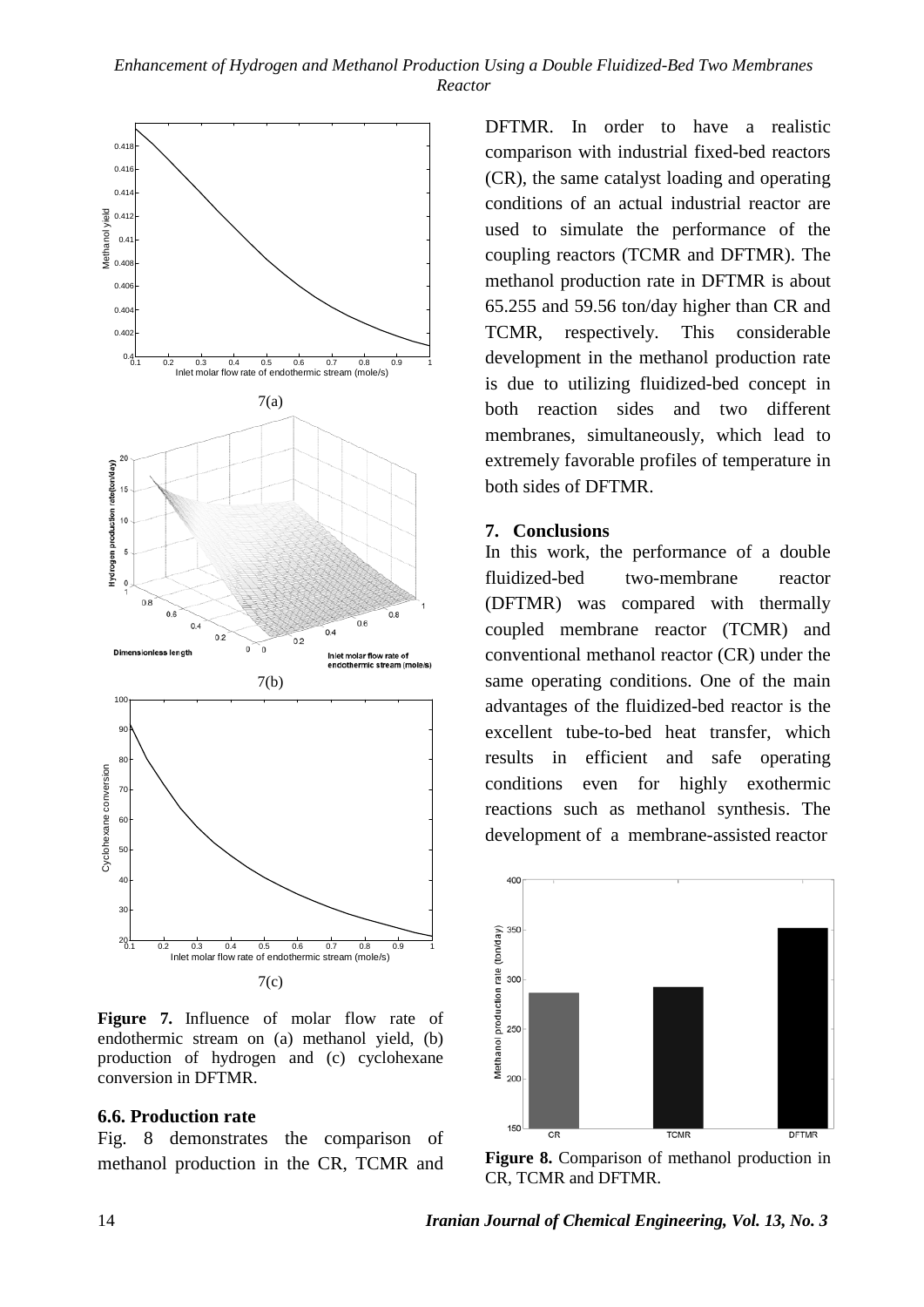leads to separation of the hydrogen produced by dehydrogenation reaction. In this way, this recuperative configuration enhances both hydrogen and methanol production, simultaneously. The simulation results show that the temperature profile in exothermic side is favorable for DFTMR and represents a 14.39% and 15.78% enhancement in the methanol yield in comparison with TCMR and CR, respectively. Furthermore, 24.69% and 11 enhancement in the hydrogen and benzene production rate compared to TCMR are achieved, respectively. The simulation results suggest that utilization of double fluidized-bed two-membrane reactor for conversion of synthesis gas to methanol and hydrogen production can be feasible and beneficial. However, the reactor performance needs to be verified experimentally and tested under practical operating conditions.

|                                | <b>Nomenclature</b>                                       |
|--------------------------------|-----------------------------------------------------------|
| $A_c^{\vphantom{\dagger}}$     | cross section area of each tube $(m2)$                    |
| Ar                             | Archimedes number                                         |
| $A_i$                          | inside area of inner tube $(m2)$                          |
| $A_{\scriptscriptstyle\alpha}$ | outside area of inner tube $(m2)$                         |
| $a_{\nu}$                      | specific surface area of catalyst pellet $(m^2)$<br>$m^3$ |
| $a_{h}$                        | specific surface area of a bubble $(m^2/m^3)$             |
| $C_p$                          | specific heat of the gas at constant pressure             |
|                                | (J/mol.K)                                                 |
| $c_{t}$                        | total concentration (mol/m <sup>3</sup> )                 |
| D                              | reactor diameter (m)                                      |
| $D_i$                          | tube inside diameter (m)                                  |
| $D_{ii}$                       | binary diffusion coefficient of component i               |
|                                | in j $(m^2/s)$                                            |
| $D_{\scriptscriptstyle im}$    | diffusion coefficient of component i in the               |
|                                | mixture $(m^2/s)$                                         |
| $D_{\scriptscriptstyle o}$     | tube outside diameter (m)                                 |
| $d_{p}$                        | particle diameter (m)                                     |
| $d_{h}$                        | bubble diameter (m)                                       |

| F                                        | total molar flow rate (mol/s)                                |
|------------------------------------------|--------------------------------------------------------------|
| $h_{_f}$                                 | gas-solid heat transfer coefficient<br>(W/m <sup>2</sup> .K) |
|                                          | heat transfer coefficient between fluid                      |
| $h_i$                                    | phase and reactor wall in exothermic side                    |
|                                          | (W/m <sup>2</sup> .K)                                        |
| $h_{\scriptscriptstyle\alpha}$           | heat transfer coefficient between fluid                      |
|                                          | phase and reactor wall in endothermic side                   |
|                                          | (W/m <sup>2</sup> .K)                                        |
| $h_{\rm r}$                              | radiation heat transfer coefficient                          |
|                                          | (W/m <sup>2</sup> .K)                                        |
| $\Delta H_{~\textrm{fi}}$                | enthalpy of formation of component i (J/                     |
|                                          | mol)                                                         |
| $\boldsymbol{J}_H$                       | permeation rate of hydrogen through the                      |
|                                          | Pd-Ag membrane(mol/m.s)                                      |
| $J_{H_2O}$                               | permeation rate of water through the H-                      |
|                                          | SOD membrane(mol/m <sup>3</sup> .s)                          |
| K                                        | conductivity of fluid phase (W/m.K)                          |
| $K_{hoi}$                                | mass transfer coefficient for component i                    |
|                                          | in fluidized-bed(m/s)                                        |
| $K_{w}$                                  | thermal conductivity of reactor wall                         |
|                                          | (W/m K)                                                      |
| $k_{g}$                                  | mass transfer coefficient for component i                    |
|                                          | (m/s)                                                        |
| L                                        | reactor length (m)                                           |
| $M_{i}$                                  | molecular weight of component i (g/mol)                      |
| $\boldsymbol{N}$                         | number of components ( $N = 6$ for                           |
|                                          | methanol synthesis reaction, $N = 3$ for                     |
|                                          | dehydrogenation reaction)                                    |
| P                                        | total pressure (for exothermic side: bar; for                |
|                                          | endothermic side: Pa)                                        |
| $P_i$                                    | partial pressure of component i (Pa)                         |
| Re                                       | Reynolds number                                              |
| $R_{n}$                                  | particle radius (m)                                          |
| $r_i$                                    | reaction rate of component i (for                            |
|                                          | exothermic reaction: mol/kg s; for                           |
|                                          | endothermic reaction: $mol/m3$ .s)                           |
| $Sc_i$                                   | Schmidt number of component i                                |
| $\overline{T}$                           | temperature $(K)$                                            |
| U                                        | overall heat transfer coefficient between                    |
|                                          | exothermic and endothermic sides<br>(W/m <sup>2</sup> .K)    |
| u                                        | superficial velocity of fluid phase (m/s)                    |
| u <sub>b</sub>                           | velocity of rising bubbles (m/s)                             |
| $\mathbf{u}_{\mathrm{g}}$                | linear velocity of fluid phase (m/s)                         |
| $\ensuremath{\mathcal{V}}_{\mathrm{ci}}$ | critical volume of component i (cm <sup>3</sup> /mol)        |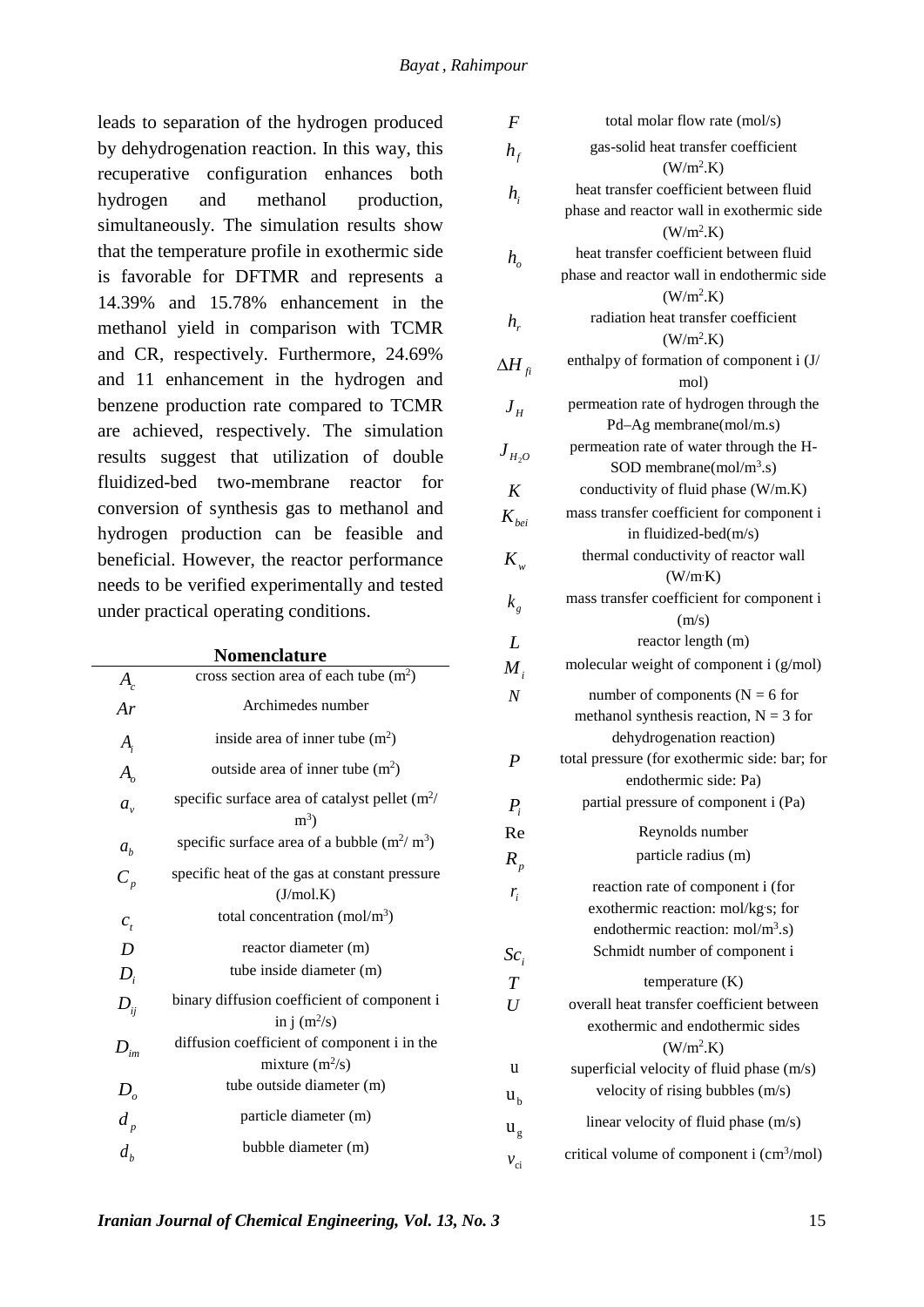| $y_i$                                      | mole fraction of component i (mol/mol)     |
|--------------------------------------------|--------------------------------------------|
| Z                                          | axial reactor coordinate (m)               |
|                                            | <b>Greek letters</b>                       |
| γ                                          | volume fraction of catalyst occupied by    |
|                                            | solid particle in bubble                   |
| δ                                          | bubble phase volume as a fraction of total |
|                                            | bed volume                                 |
| $\varepsilon_{_B}$                         | void fraction of catalytic bed             |
| $\varepsilon_{\scriptscriptstyle m\!f}^{}$ | void fraction of catalytic bed at minimum  |
|                                            | fluidization                               |
| $\eta$                                     | catalyst effectiveness factor              |
| $\mu$                                      | viscosity of fluid phase (kg/ms)           |
| $\rho$                                     | density of fluid phase $(kg/m3)$           |
| <b>Superscripts and Subscripts</b>         |                                            |
| $\overline{0}$                             | inlet conditions                           |
| $\mathbf{1}$                               | inner tube                                 |
| $\overline{c}$                             | exothermic side                            |
| 3                                          | endothermic side                           |
| $\overline{4}$                             | outer tube                                 |
| $\overline{B}$                             | catalytic bed                              |
| $\boldsymbol{b}$                           | bubble phase                               |
| $\ell$                                     | emulsion phase                             |
| g                                          | in bulk gas phase                          |
| $\dot{i}$                                  | chemical species                           |
| j                                          | reactor side                               |
| $\boldsymbol{k}$                           | reaction number index                      |
| S                                          | at surface catalyst                        |
|                                            | <b>Abbreviations</b>                       |
| CR                                         | conventional reactor                       |
| <b>TCMR</b>                                | thermally coupled membrane reactor         |
| <b>DFTMR</b>                               | double fluidized-bed two-membrane          |
|                                            | reactor                                    |

## **References**

- [1] Demir, N., "Hydrogen production via steam-methane reforming in a SOMBRERO fusion breeder with ceramic fuel particles", *Int. J. Hydrogen Energy,* **38**, 853 (2012).
- [2] Bayat, M. and Rahimpour, M. R., "Production of hydrogen and methanol enhancement via a novel optimized thermally coupled two-membrane reactor", *Int. J. Energy Res.,* **37**, 35 (2013).
- [3] Oliveira, V. B. Falcao, D. S. Rangel, C. M.

and Pinto, A. M. F. R., "A comparative study of approaches to direct methanol fuel cells modeling", *Int. J. Hydrogen Energy,* **32**, 415 (2007).

- [4] Adris, A. M. Elnashaie, S. S. E. H. and Hughes, R., "A Fluidized Bed Membrane Reactor for the Steam Reforming of Methane", *Can. J. Chem. Eng.,* **69**, 1061 (1991).
- [5] Santos, A. Mene´ndez, M. and Santamaria, J., "Partial oxidation of methane to carbon monoxide and hydrogen in a fluidized bed reactor", *Catal. Today,* **21**, 481 (1994).
- [6] Deshmukh, S. A. R. K. Heinrich, S. Mörl, L. van Sint Annaland, M. and Kuipers, J. A. M., "Membrane Assisted Fluidized-bed Reactors: Potentials and Hurdles", *Chem. Eng. Sci.,* **62**, 416 (2007).
- [7] Rahimpour, M. R. Fathikalajahi, J. and Jahanmiri, A., "Selective kinetic deactivation model for methanol synthesis from simultaneous reaction of  $CO<sub>2</sub>$  and  $CO$ with  $H_2$  on a commercial Copper/zinc oxide catalyst", *Can. J. Chem. Eng.,* 76, **753** (1988).
- [8] Velardi, S. A. and Barresi, A. A., "Methanol synthesis in a forced unsteadystate reactor network", *Chem. Eng. Sci.,* **57**, 2995 (2002).
- [9] Rahimpour, M. R. and Lotfinejad, M., "A comparison of co-current and countercurrent modes of operation for a dual type industrial methanol reactor", *Chem. Eng. Process,* **47**, 1819 (2008).
- [10] Rahimpour, M. R. and Alizadehhesari, K., "Enhancement of carbon dioxide removal in a hydrogen-permselective methanol synthesis reactor". *Int. J. Hydrogen Energy*, **34**, 1349 (2009).
- [11] [Rahimpour,](http://www.scopus.com/scopus/search/submit/author.url?author=Rahimpour%2c+M.R.&origin=resultslist&authorId=6701362929&src=s) M. R. Khosravanipour Mostafazadeh, A. and Barmaki, M. M.,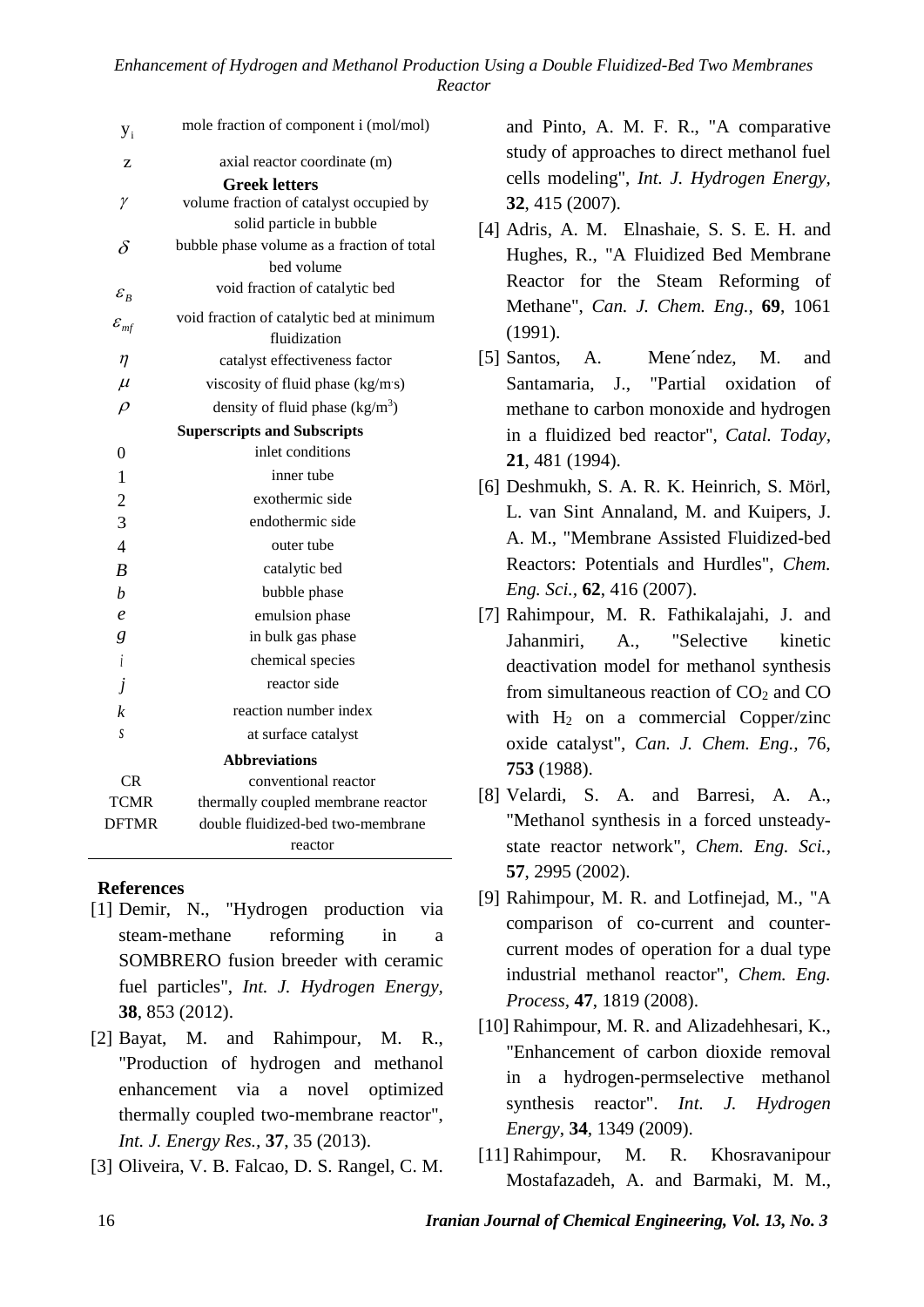"Application of hydrogen-permselective Pd-based membrane in an industrial singletype methanol reactor in the presence of catalyst deactivation", *Fuel Process. Technol.*, **89**, 1396 (2008).

- [12] Rahimpour, M. R. and Ghader, S., "Enhancement of CO conversion in a novel Pd-Ag membrane reactor for methanol synthesis", *Chem. Eng. Process,* **43**, 1181 (2004).
- [13] Wagialla, K. M. and Elnashaie, S. S. E. H., "A fluidized-bed reactor for methanol synthesis .a theoretical investigation", *Ind. Eng. Chem. Res.,* 30, 2298 (1991).
- [14] Rahimpour , M. R. and Bayat, M., "Comparative study of two different hydrogen redistribution strategies along a fluidized-bed hydrogen permselective membrane reactor for methanol synthesis", *Ind. Eng. Chem. Res.* **49**, 472 (2010).
- [15] Rahimpour, M. R. Bayat, M. and Rahmani, F., "Enhancement of methanol production in a novel cascading fluidizedbed hydrogen permselective membrane methanol reactor", *Chem. Eng. J.,* **157**, 520 (2010).
- [16] Rahimpour, M. R. Bayat, M. and Rahmani, F., "Dynamic simulation of a cascade fluidized-bed membrane reactor in the presence of long-term catalyst deactivation for methanol synthesis", *Chem. Eng. Sci.* **65**, 4239 (2010).
- [17] Itoh, N. and Wu, T. H., "An adiabatic type of palladium membrane reactor for coupling endothermic and exothermic reactions", *J. Membr. Sci.* **124**, 213 (1997).
- [18] Fukuhara, C. and Igarashi, A., "Performance simulation of a wall type reactor in which exothermic and endothermic reactions proceed simultaneously, comparing with that of a fixed bed reactor", *Chem. Eng. Sci.,* **60**,

6824 (2005).

- [19] Khademi, M. H. Jahanmiri, A. and Rahimpour, M. R., "A novel configuration for Hydrogen production from coupling of methanol and benzene synthesis in a hydrogen perm selective membrane reactor", *Int. J. Hydrogen Energy*, **34**, 5091 (2009).
- [20] Rahimpour, M. R. and Bayat, M., "Production of ultrapure hydrogen via utilizing fluidization concept from coupling of methanol and benzene synthesis in a hydrogen permselective membrane reactor", *Int. J. Hydrogen Energy*, **36**, 6616 (2011).
- [21] Bayat, M. and Rahimpour, M. R., "Simultaneous utilization of two different membranes for intensification of ultrapure hydrogen production from recuperative coupling autothermal multitubular reactor", *Int. J. Hydrogen Energy*, **36**, 7310 (2011).
- [22] Bayat, M. Rahimpour, M. R. Taheri, M. Pashaei, M. and Sharifzadeh, S., "A comparative study of two different configurations for exothermic-endothermic heat exchanger reactor", *Chem. Eng. Process*, **52**, 63 (2012).
- [23] Graaf, G. H. Scholtens, H. Stamhuis, E. J. and Beenackers, A. A. C. M., "Intraparticle diffusion limitations in lowpressure methanol synthesis", *Chem. Eng. Sci.*, **45**, 773 (1990).
- [24] Itoh, N., "A membrane reactor using palladium", *AIChE J.,* **33**, 1576 (1987).
- [25] Cussler, E. L., Diffusion, mass transfer in fluid systems, Cambridge University Press, (1984).
- [26] Wilke, C. R., "Estimation of liquid diffusion coefficients", *Chem. Eng. Progress.* **45**, 218 (1949).
- [27] Reid, R. C., Sherwood, T. K. and Prausnitz, J., The properties of gases and